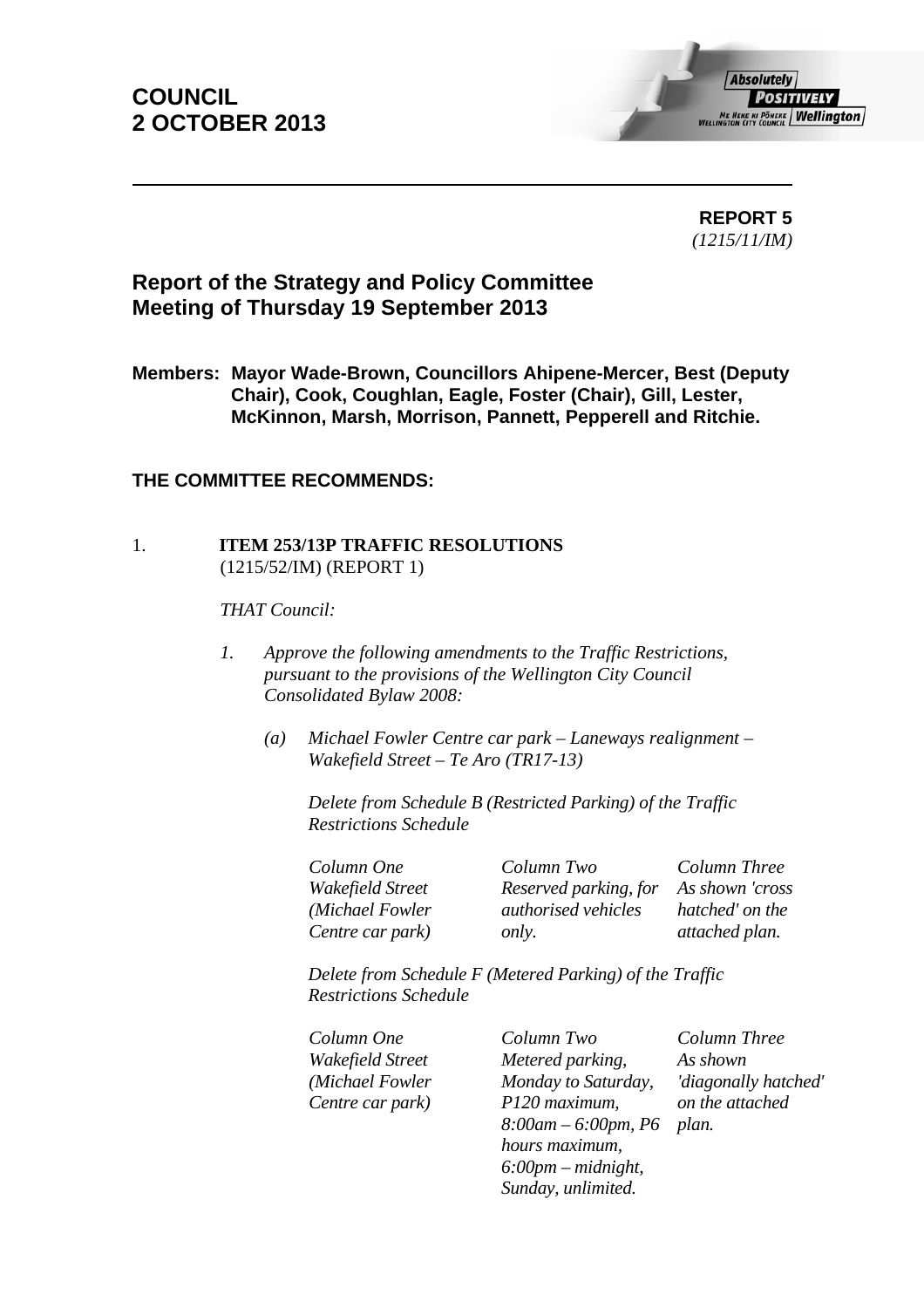*Wakefield Street (Michael Fowler Centre car park) Metered mobility parking – displaying an operation mobility permit only, at all times, Monday to Saturday, P120 maximum, 8:00am – 6:00pm, P6 hours maximum, 6:00pm – midnight, Sunday, unlimited.*

*As shown by a mobility parking symbol on the attached plan.* 

*Add to Schedule B (Restricted Parking) of the Traffic Restrictions Schedule* 

| Column One       | Column Two           | Column Three                    |
|------------------|----------------------|---------------------------------|
| Wakefield Street | Authorised vehicles  | As shown by the                 |
| (Michael Fowler  | only, at all times   | reserved parking                |
| Centre car park) | (Reserved parking).  | spaces on the<br>attached plan. |
| Wakefield Street | Mobility parking $-$ | As shown by a                   |
| (Michael Fowler  | displaying an        | mobility parking                |
| Centre car park) | operation mobility   | symbol on the                   |
|                  | permit only, at all  | attached plan.                  |
|                  | other times          |                                 |

*Add to Schedule F (Metered Parking) of the Traffic Restrictions Schedule* 

| Column One                          | Column Two                                                                          | Column Three                            |
|-------------------------------------|-------------------------------------------------------------------------------------|-----------------------------------------|
| Wakefield Street                    | Metered parking,                                                                    | As indicated by the                     |
| (Michael Fowler                     | P120 maximum,                                                                       | blank parking spaces                    |
| Centre car park)                    | Monday to Saturday<br>8:00am - 6:00pm.                                              | on the attached plan.                   |
| Wakefield Street                    | Metered parking, P6                                                                 | As indicated by the                     |
| (Michael Fowler                     | hours maximum,                                                                      | blank parking spaces                    |
| Centre car park)                    | Monday to Saturday<br>$6:00$ pm - midnight.                                         | on the attached plan.                   |
| Wakefield Street                    | Metered mobility                                                                    | As indicated by the                     |
| (Michael Fowler                     | $parking-displaying$                                                                | mobility parking                        |
| Centre car park)                    | an operation<br><i>mobility permit only,</i><br>P120 maximum,<br>Monday to Saturday | symbol on the<br>attached plan.         |
|                                     | 8:00am - 6:00pm.                                                                    |                                         |
| Wakefield Street<br>(Michael Fowler | Metered mobility<br>$parking-displaying$                                            | As indicated by the<br>mobility parking |
| Centre car park)                    | an operation<br><i>mobility permit only,</i><br>P6 hours maximum,                   | symbol on the<br>attached plan.         |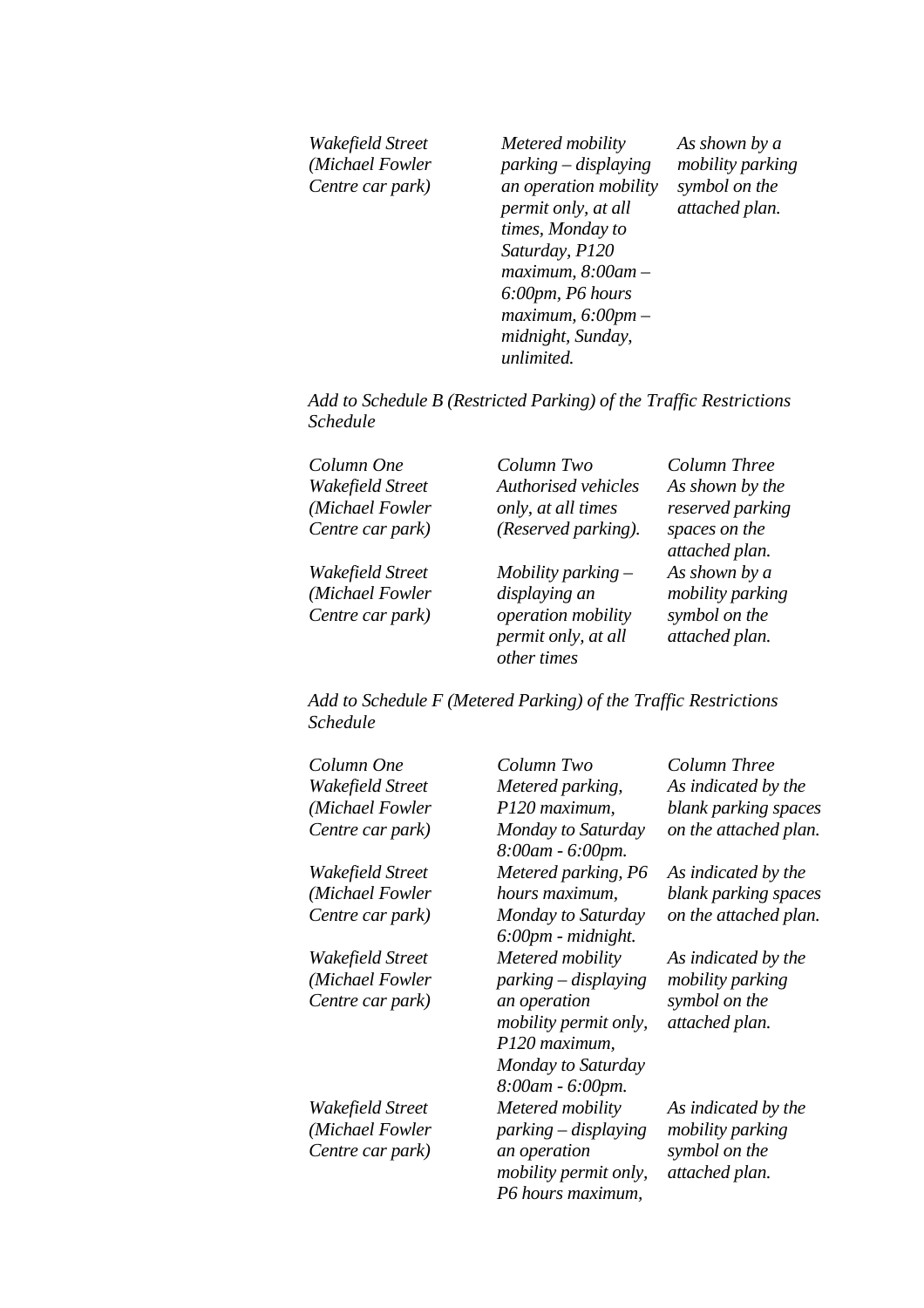*Monday to Saturday 6:00pm - midnight.*

*(b) Time-limited, class restricted and metered parking – Oriental Parade (Freyberg Pool and Fitness Centre car park) – Oriental Bay (TR26-13)* 

*Delete from Schedule A (Time Limited Parking) of the Traffic Restrictions Schedule* 

| Column One         | Column Two        | Column Three         |
|--------------------|-------------------|----------------------|
| Oriental Parade    | P120, Monday to   | As shown 'diagonally |
| (Freyberg Pool &   | Sunday $6:00pm-$  | hatched' on the      |
| Fitness Centre car | $9:00$ <i>pm.</i> | attached plan.       |
| park)              |                   |                      |

*Delete from Schedule B (Restricted Parking) of the Traffic Restrictions Schedule* 

| Column One          | Column Two            | Column Three    |
|---------------------|-----------------------|-----------------|
| Oriental Parade     | Reserved parking,     | As shown 'cross |
| $(Freyberg Pool \&$ | for authorised        | hatched' on the |
| Fitness Centre car  | <i>vehicles only.</i> | attached plan.  |
| park)               |                       |                 |

*Delete from Schedule F (Metered Parking) of the Traffic Restrictions Schedule* 

| Column One          | Column Two           | Column Three     |
|---------------------|----------------------|------------------|
| Oriental Parade     | Mobility parking $-$ | As shown by a    |
| (Freyberg Pool $\&$ | displaying an        | mobility parking |
| Fitness Centre car  | operation mobility   | symbol on the    |
| <i>park</i> )       | permit only, P120    | attached plan.   |
|                     | maximum, at all      |                  |
|                     | times.               |                  |

*Add to Schedule B (Restricted Parking) of the Traffic Restrictions Schedule* 

| Column One          | Column Two                 | Column Three            |
|---------------------|----------------------------|-------------------------|
| Oriental Parade     | Reserved parking -         | Commencing from         |
| (Freyberg Pool $\&$ | <i>authorised vehicles</i> | the north-western       |
| Fitness Centre car  | only, at all times.        | corner of the parking   |
| <i>park</i> )       | (Pool & Fitness            | area (Grid              |
|                     | Centre Patrons).           | <i>coordinates</i> $x=$ |

*1749811.0 m, y= 5427540.9 m), and extending in an easterly direction following the formed*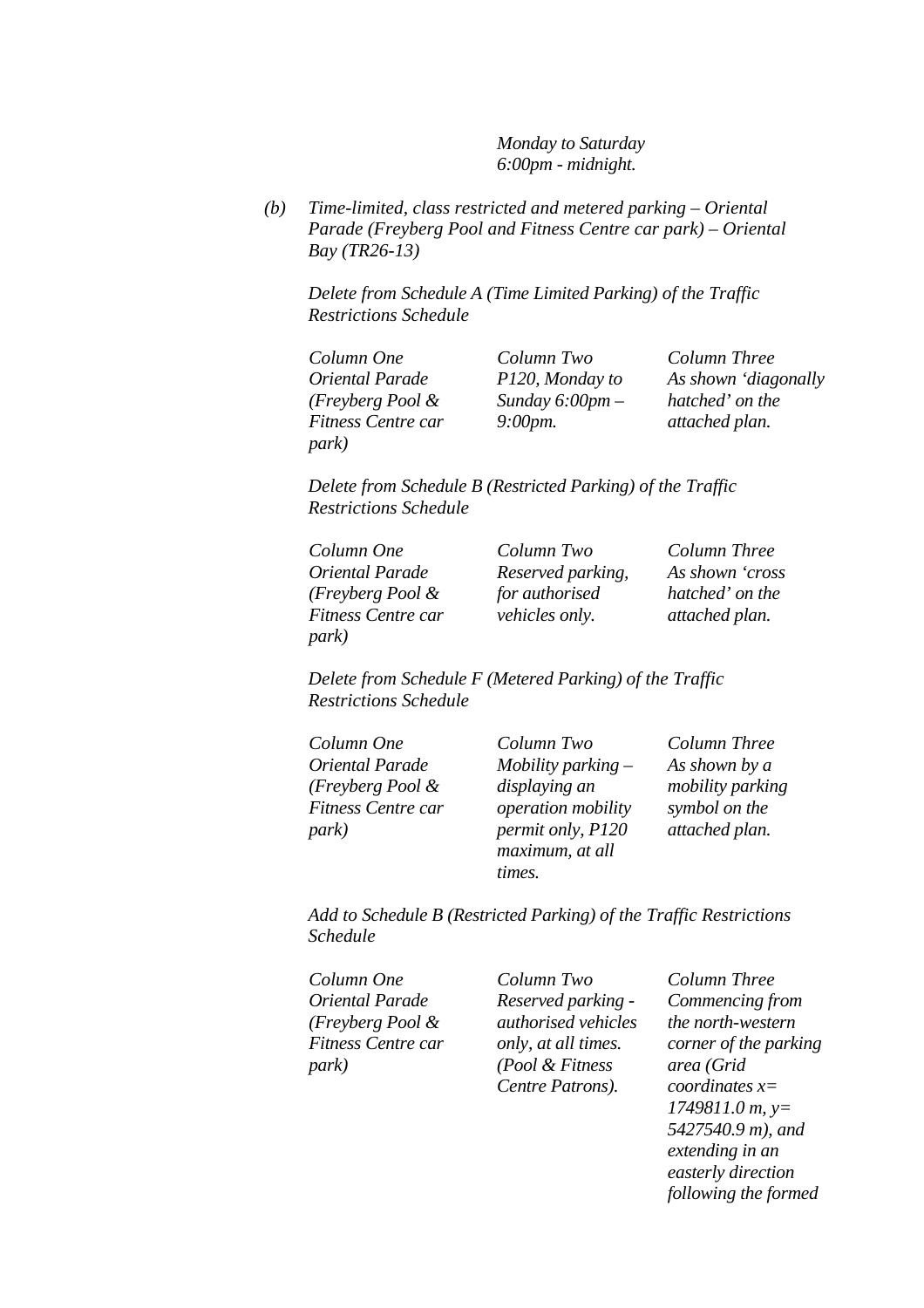*Oriental Parade (Freyberg Pool & Fitness Centre car park)*

*Reserved parking authorised vehicles only, at all times. (Pool & Fitness Centre Patrons).*

*Oriental Parade (Freyberg Pool & Fitness Centre car park)*

*Mobility parking – displaying an operation mobility permit only, P120 maximum, Monday to Thursday 8:00am - 6:00pm, Friday 8:00am – 8:00pm, Saturday and Sunday 8:00am – 6:00pm.*

*Mobility parking – displaying an operation mobility permit only, at all other times.*

*parking spaces). Commencing 17 metres south of the north-western corner of the parking area (Grid coordinates x= 1749819.0 m, y= 5427436.1 m), and extending in an easterly direction following the formed sealed section for 28 metres (11 angle parking spaces). East side commencing 28 metres north of its southern corner (Grid coordinates x= 1749901.0 m, y= 5427410.4 m), and extending in a northerly direction following the formed kerb for 3 metres (1 angle parking space). East side commencing 28 metres north of its southern corner (Grid coordinates x= 1749901.0 m, y= 5427410.4 m), and extending in a northerly direction following the formed kerb for 3 metres (1 angle parking space). East side commencing 66.5 metres north of its southern corner (Grid coordinates x= 1749901.0 m, y= 5427410.4 m), and extending in a northerly direction* 

*sealed section for 28 metres (11 angle* 

*Oriental Parade (Freyberg Pool & Fitness Centre car park)*

*Oriental Parade (Freyberg Pool & Fitness Centre car park)*

*Mobility parking – displaying an operation mobility permit only, P120 maximum, Monday to Thursday 8:00am - 6:00pm, Friday 8:00am – 8:00pm, Saturday and*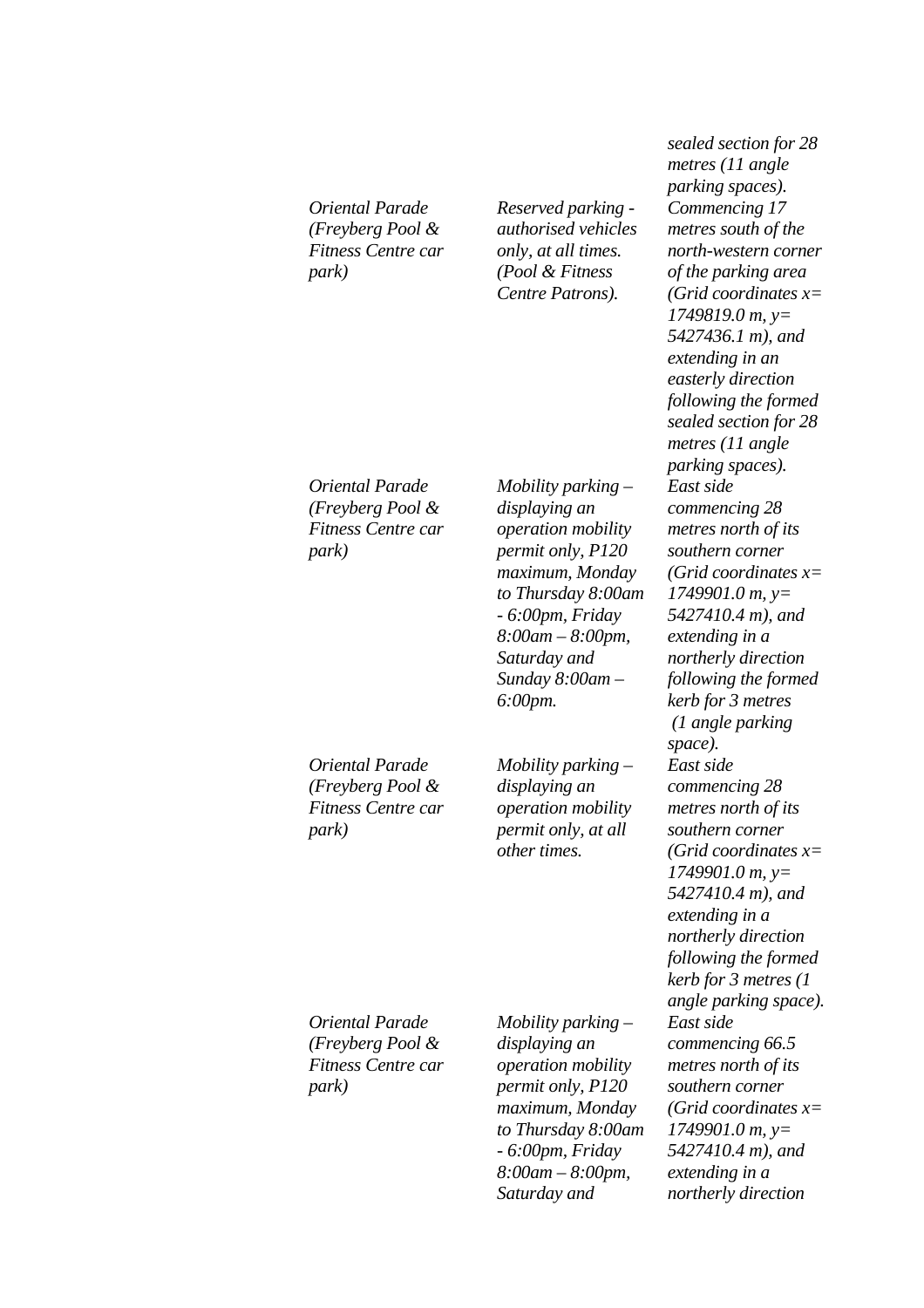|                                                                           | Sunday $8:00$ am $-$<br>6:00pm.                                                                    | following the formed<br>kerb for 3 metres. (1<br>angle parking space).                                                                                                                                                                                                                                                      |
|---------------------------------------------------------------------------|----------------------------------------------------------------------------------------------------|-----------------------------------------------------------------------------------------------------------------------------------------------------------------------------------------------------------------------------------------------------------------------------------------------------------------------------|
| Oriental Parade<br>(Freyberg Pool &<br><b>Fitness Centre car</b><br>park) | Mobility parking $-$<br>displaying an<br>operation mobility<br>permit only, at all<br>other times. | East side<br>commencing 66.5<br>metres north of its<br>southern corner<br>(Grid coordinates $x=$<br>$1749901.0 m$ , y=<br>5427410.4 m), and<br>extending in a<br>northerly direction<br>following the formed<br>kerb for 3 metres (1                                                                                        |
| Oriental Parade<br>(Freyberg Pool &<br><b>Fitness Centre car</b><br>park) | Reserved parking -<br>authorised vehicles<br>only, at all times<br>(Restaurant).                   | angle parking space).<br>Commencing 12.5<br>metres west of the<br>north-eastern corner<br>of the parking area<br>(Grid coordinates $x=$<br>$1749863.7 m$ , y=<br>5427479.3 m), and<br>extending in a<br>westerly direction<br>following the formed<br>sealed section for<br>10.5 metres (4 angle<br><i>parking spaces).</i> |
| Oriental Parade<br>(Freyberg Pool &<br><b>Fitness Centre car</b><br>park) | Reserved parking -<br>authorised vehicles<br>only, at all times<br>(Restaurant).                   | West side<br>commencing 71.5<br>metres north of its<br>south-western corner<br>(Grid coordinates $x=$<br>$1749872.6 m$ , y=<br>5427395.2 m), and<br>extending in a<br>northerly direction<br>initially following the<br>building for 7.5<br>metres $(3 \nangle)$<br>parking spaces).                                        |

*Add to Schedule F (Metered Parking) of the Traffic Restrictions Schedule* 

*Oriental Parade (Freyberg Pool & Fitness Centre car park)*

*Column One Column Two Column Three Metered parking, P120 maximum, Monday to Thursday 8:00am - 6:00pm,* 

*West side commencing 17 metres north of its south-western corner*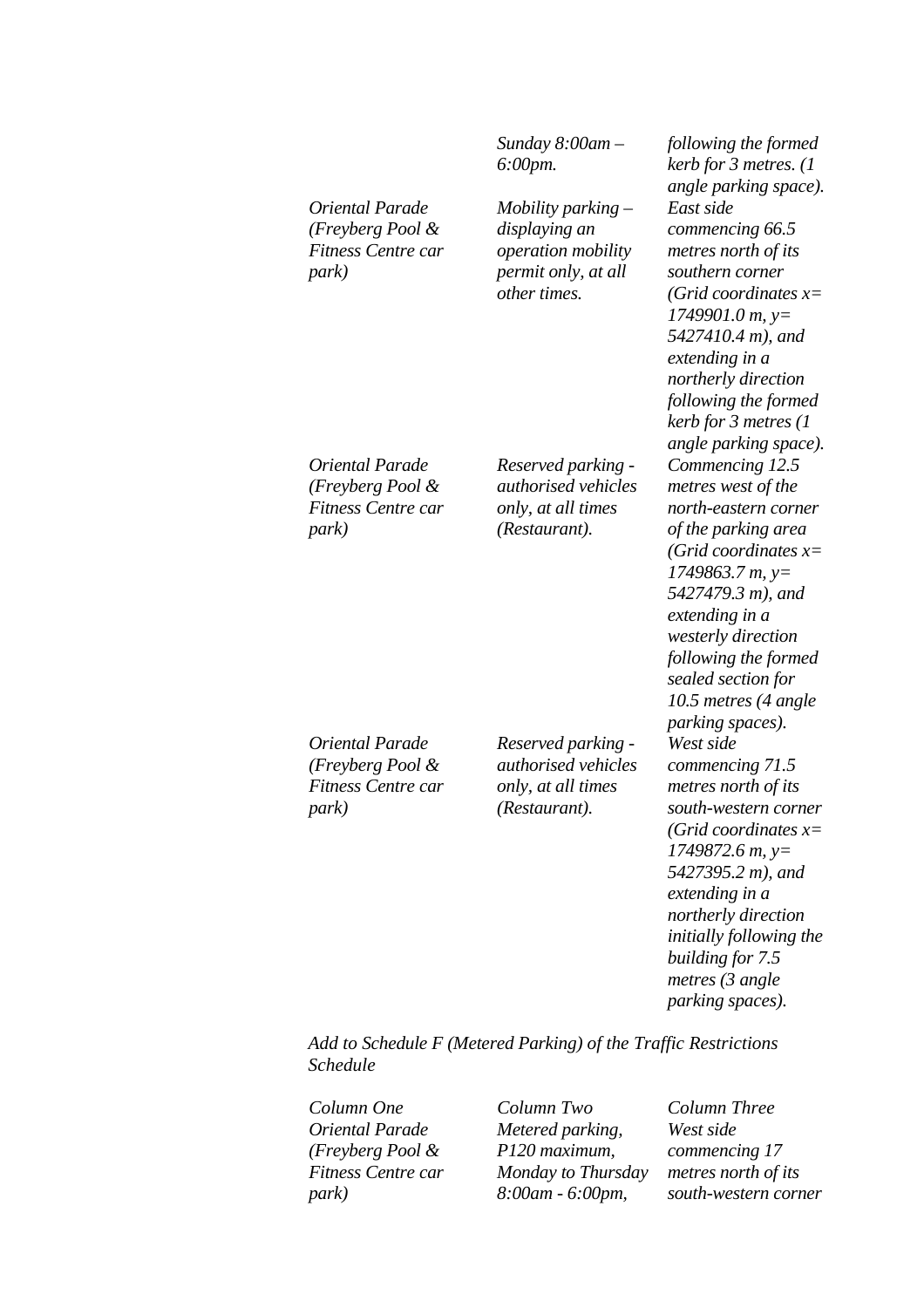*Friday 8:00am – 8:00pm, Saturday and Sunday 8:00am – 6:00pm.*

*Metered parking, P120 maximum, Monday to Thursday 8:00am - 6:00pm, Friday 8:00am – 8:00pm, Saturday* 

*Sunday 8:00am –* 

*and* 

*6:00pm.*

*Oriental Parade (Freyberg Pool & Fitness Centre car park)*

*Oriental Parade (Freyberg Pool & Fitness Centre car park)*

*Metered parking, P120 maximum, Monday to Thursday 8:00am - 6:00pm, Friday 8:00am – 8:00pm, Saturday and Sunday 8:00am – 6:00pm.*

*Oriental Parade (Freyberg Pool & Fitness Centre car park)*

*Metered parking, P120 maximum, Monday to Thursday 8:00am - 6:00pm, Friday 8:00am – 8:00pm, Saturday and Sunday 8:00am – 6:00pm.*

*(Grid coordinates x= 1749872.6 m, y= 5427395.2 m), and extending in a northerly direction following the building for 44.5 metres (19 angle parking spaces). West side commencing 16 metres east of its south-western corner (Grid coordinates x= 1749872.6 m, y= 5427395.2 m), and extending in a northerly direction following the planted area for 13.5 metres (5 angle parking spaces). Central parking bay, commencing 22 metres north and 17 metres east of its southern corner (Grid coordinates x= 1749872.6 m, y= 5427395.2 m), and extending in a northerly direction (both sides) for 45 metres (30 angle parking spaces). East side commencing 14 metres north of its southern corner (Grid coordinates x= 1749901.0 m, y= 5427410.4 m), and extending in a northerly direction following the formed kerb for 10.5 metres (4 angle parking spaces). East side commencing 31* 

*Oriental Parade (Freyberg Pool &*  *Metered parking, P120 maximum,*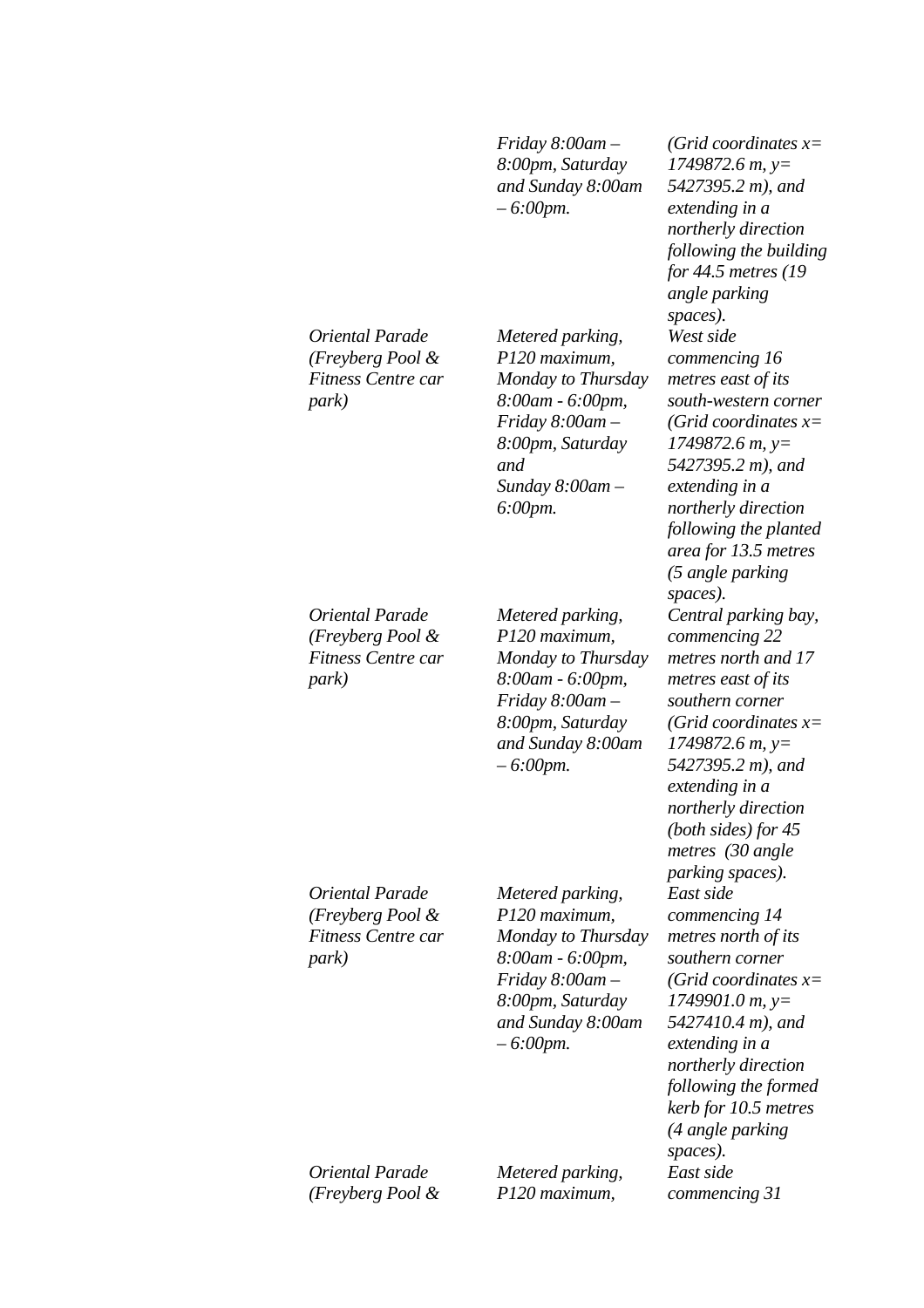|     | Fitness Centre car<br>park)                                                                                  | Monday to Thursday<br>8:00am - 6:00pm,<br>$Friday 8:00am -$<br>8:00pm, Saturday<br>and Sunday 8:00am<br>$-6:00$ pm.                                         | metres north of its<br>southern corner<br>(Grid coordinates $x=$<br>$1749901.0 m$ , y=<br>5427410.4 m), and<br>extending in a<br>northerly direction<br>following the formed<br>kerb for 28.5 metres<br>(10 angle parking                                                             |
|-----|--------------------------------------------------------------------------------------------------------------|-------------------------------------------------------------------------------------------------------------------------------------------------------------|---------------------------------------------------------------------------------------------------------------------------------------------------------------------------------------------------------------------------------------------------------------------------------------|
|     | Oriental Parade<br>(Freyberg Pool &<br><b>Fitness Centre car</b><br>park)                                    | Metered parking,<br>P120 maximum,<br>Monday to Thursday<br>8:00am - 6:00pm,<br>$Friday 8:00am -$<br>8:00pm, Saturday<br>and Sunday 8:00am<br>$-6:00$ pm.    | spaces).<br>East side<br>commencing 69.5<br>metres north of its<br>southern corner<br>(Grid coordinates $x=$<br>$1749901.0 m$ , y=<br>5427410.4 m), and<br>extending in a<br>northerly direction<br>following the formed<br>kerb for 5.5 metres (2<br>angle parking<br>spaces).       |
|     | Oriental Parade<br>(Freyberg Pool &<br>Fitness Centre car<br>park)                                           | Metered parking,<br>P120 maximum,<br>Monday to Thursday<br>8:00am - 6:00pm,<br>Friday $8:00$ am $-$<br>8:00pm, Saturday<br>and Sunday 8:00am<br>$-6:00$ pm. | Commencing 5<br>metres west of the<br>north-eastern corner<br>of the parking area<br>(Grid coordinates $x=$<br>$1749863.7 m$ , y=<br>5427479.3 m), and<br>extending in a<br>westerly direction<br>following the formed<br>sealed section for 5<br>metres (2 angle<br>parking spaces). |
| (c) | Time limited parking (P10, Monday to Sunday, $7:30$ am $-9:00$ pm)<br>- Liardet Street - Vogeltown (TR29-13) |                                                                                                                                                             |                                                                                                                                                                                                                                                                                       |

*Delete from Schedule D (No Stopping Restrictions) of the Traffic Restrictions Schedule* 

*Column One Column Two Column Three Liardet Street No stopping, at all times.*

*West side, commencing from its intersection with Short Street and*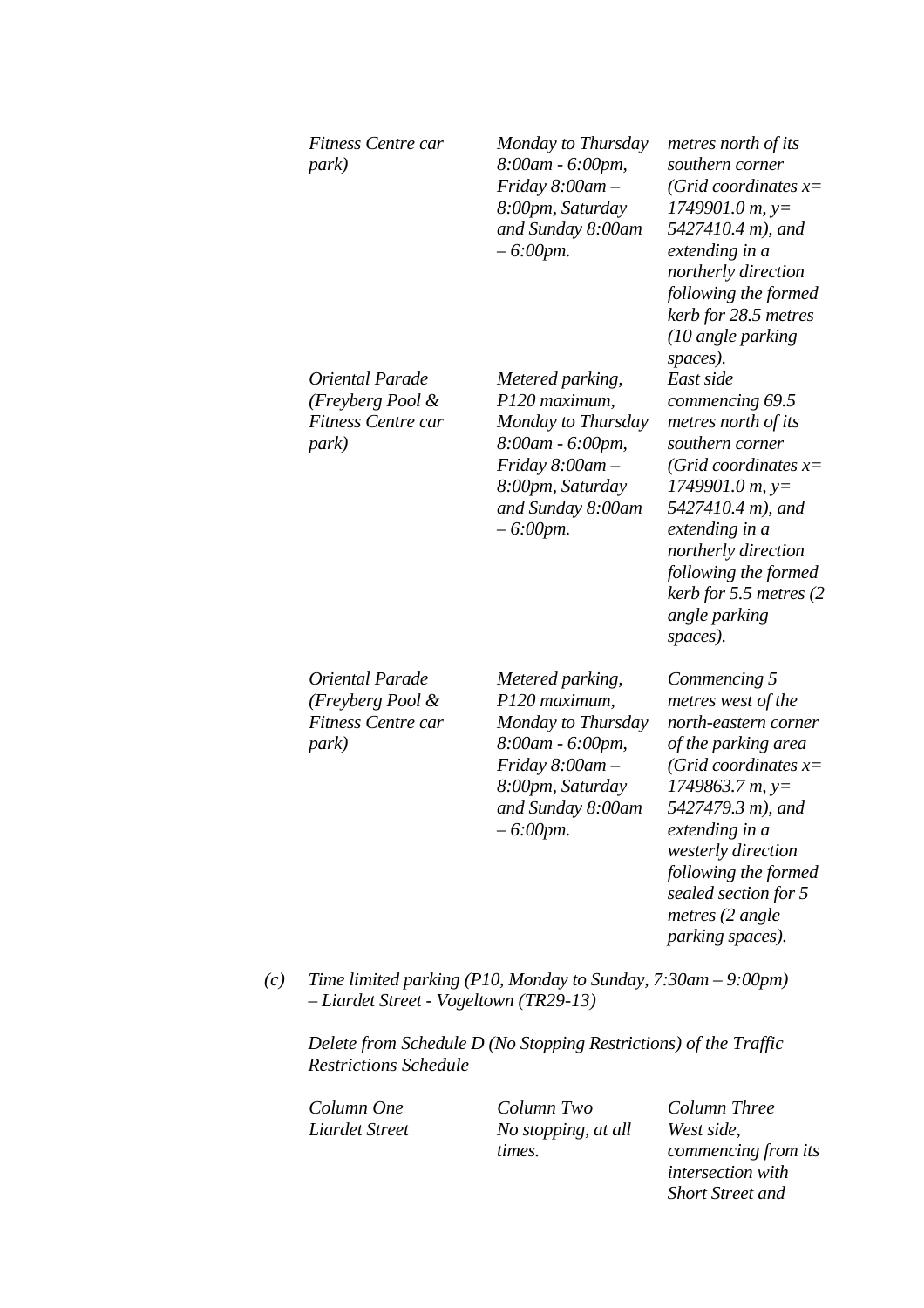*extending in a northerly direction following the western kerbline for 5.5 metres.* 

*Add to Schedule D (No Stopping Restrictions) of the Traffic Restrictions Schedule* 

*Column One Column Two Column Three Liardet Street No stopping, at all times. West side, commencing from its intersection with Short Street (Grid coordinates x=1748181.2m, y= 5425020.3m), and extending in a northerly direction following the western* 

*Add to Schedule A (Time Limited Parking) of the Traffic Restrictions Schedule* 

*Column One Column Two Column Three Liardet Street P10, Monday to Sunday 7.30am-9.00pm.* 

*West side, commencing 10 metres north of its intersection with Short Street (Grid coordinates x=1748181.2m, y= 5425020.3m), and extending in a northerly direction following the western kerbline for 11 metres.*

*kerbline for 10* 

*metres.* 

*(d) No stopping, at all times – Tiber Street – Island Bay (TR30-13)* 

*Add to Schedule D (No Stopping Restrictions) of the Traffic Restrictions Schedule* 

*Column One Column Two Column Three Tiber Street No stopping, at all times.*

*West side, commencing 11 metres south of its intersection with*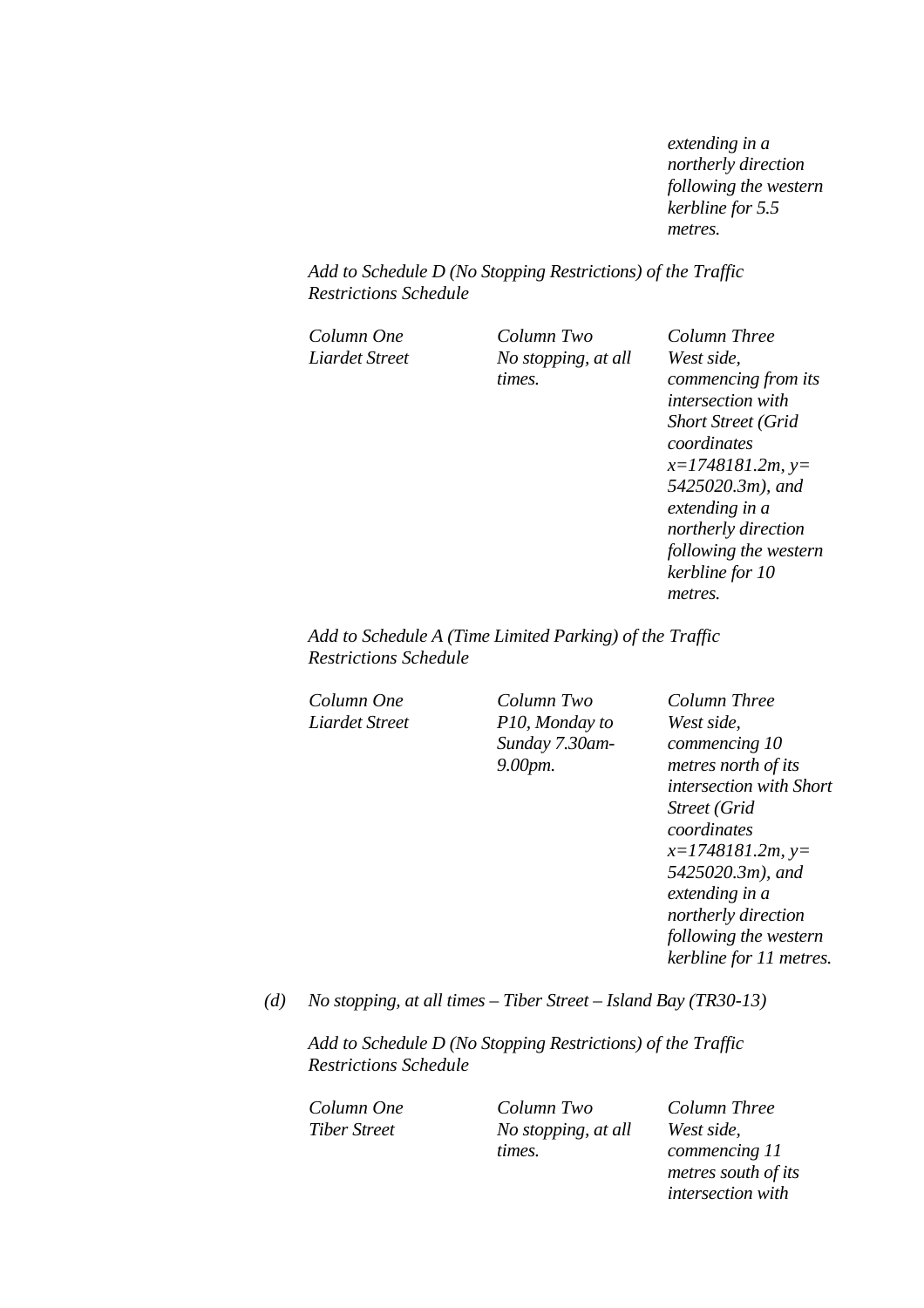|                     |                               | Melbourne Road<br>(Grid coordinates<br>$x=1748604.8m, y=$<br>5422444.1m), and<br>extending in a<br>southerly direction<br>following the western<br>kerbline for 92<br>metres.                                                                                     |
|---------------------|-------------------------------|-------------------------------------------------------------------------------------------------------------------------------------------------------------------------------------------------------------------------------------------------------------------|
| <b>Tiber Street</b> | No stopping, at all<br>times. | East side,<br>commencing 33.5<br>metres south of its<br><i>intersection with</i><br>Melbourne Road<br>(Grid coordinates<br>$x=1748620.4m, y=$<br>5422431.5m), and<br>extending in a<br>southerly direction<br>following the eastern<br>kerbline for 21<br>metres. |

*(e) Class restricted parking (Bus stop – at all times) and no stopping, at all times – Lambton Quay – Wellington Central (TR31-13)* 

*Delete from Schedule B (Restricted Parking) of the Traffic Restrictions Schedule* 

*Column One Column Two Column Three* 

*Lambton Quay Bus stop, at all times.*

*East side, following the kerbline 108 metres south of its intersection with Panama Street (Grid coordinates x=2658707.829386 m, y=5989937.763452 m) and extending in a southerly direction for 39.5 metres.* 

*Delete from Schedule D (No Stopping Restrictions) of the Traffic Restrictions Schedule* 

*Column One Column Two Column Three Lambton Quay No stopping, at all times.*

*East side, following the kerbline from its intersection with*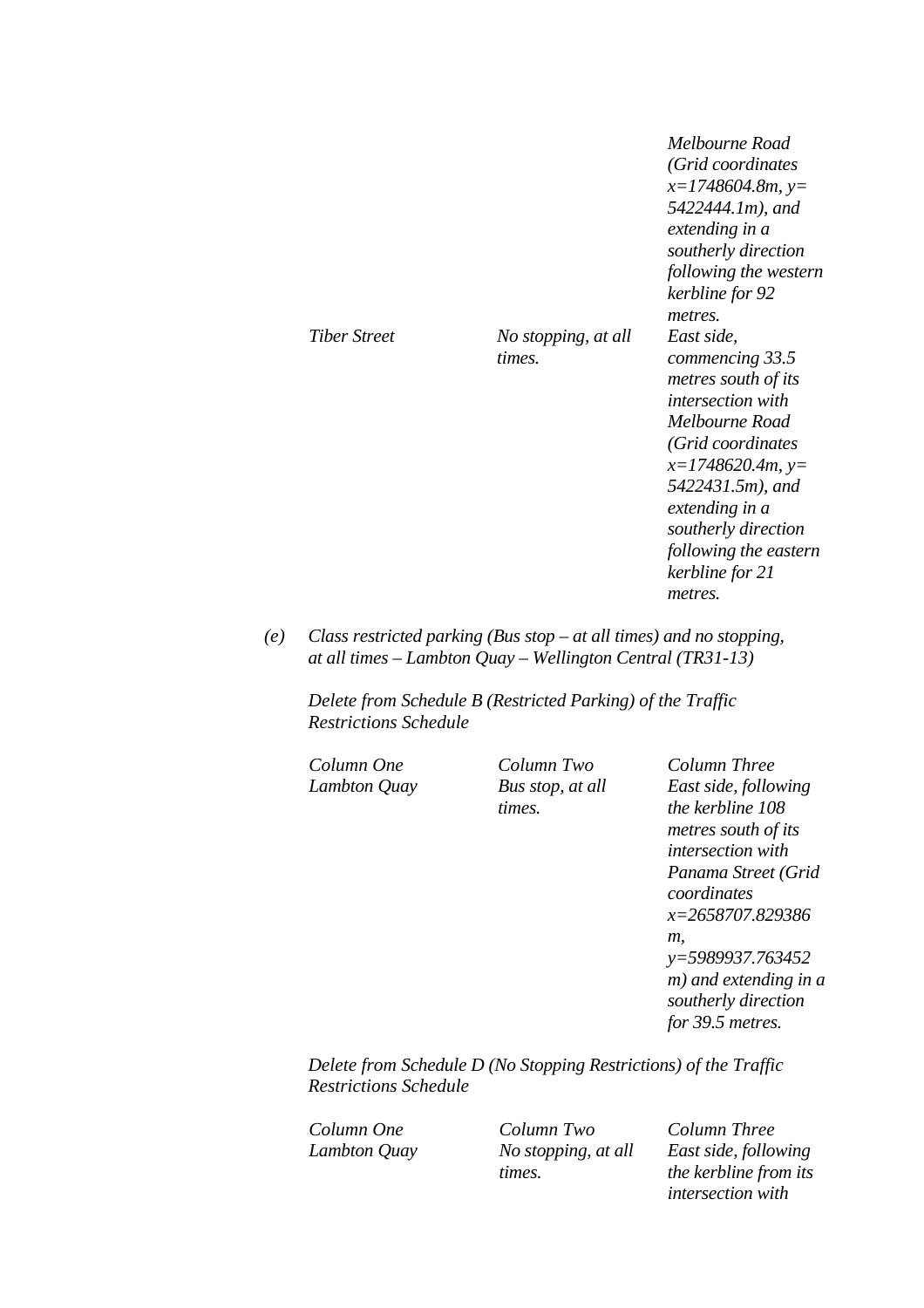|              |                               | Panama Street (Grid<br>coordinates<br>x=2658707.829386<br>т,<br>y=5989937.763452<br>m) and extending in a<br>southerly direction for<br>63 metres.                                                                                                              |
|--------------|-------------------------------|-----------------------------------------------------------------------------------------------------------------------------------------------------------------------------------------------------------------------------------------------------------------|
| Lambton Quay | No stopping, at all<br>times. | East side, following<br>the kerbline 66 metres<br>south of its<br>intersection with<br>Panama Street (Grid<br>coordinates<br>x=2658707.829386<br>m,<br>y=5989937.763452<br>m) and extending in a<br>southerly direction for                                     |
| Lambton Quay | No stopping, at all<br>times. | 18 metres.<br>East side, following<br>the kerbline 86.5<br>metres south of its<br>intersection with<br>Panama Street (Grid<br>coordinates<br>x=2658707.829386<br>т,<br>$y=5989937.763452$<br>$m)$ and extending in a<br>southerly direction for<br>21.5 metres. |
| Lambton Quay | No stopping, at all<br>times. | East side, following<br>the kerbline 147.5<br>metres south of its<br>intersection with<br>Panama Street (Grid<br>coordinates<br>x=2658707.829386<br>m,<br>y=5989937.763452<br>$m)$ and extending in a<br>southerly direction for<br>26.5 metres.                |

*Add to Schedule B (Restricted Parking) of the Traffic Restrictions Schedule* 

*Column One Column Two Column Three* 

*Bus stop, at all*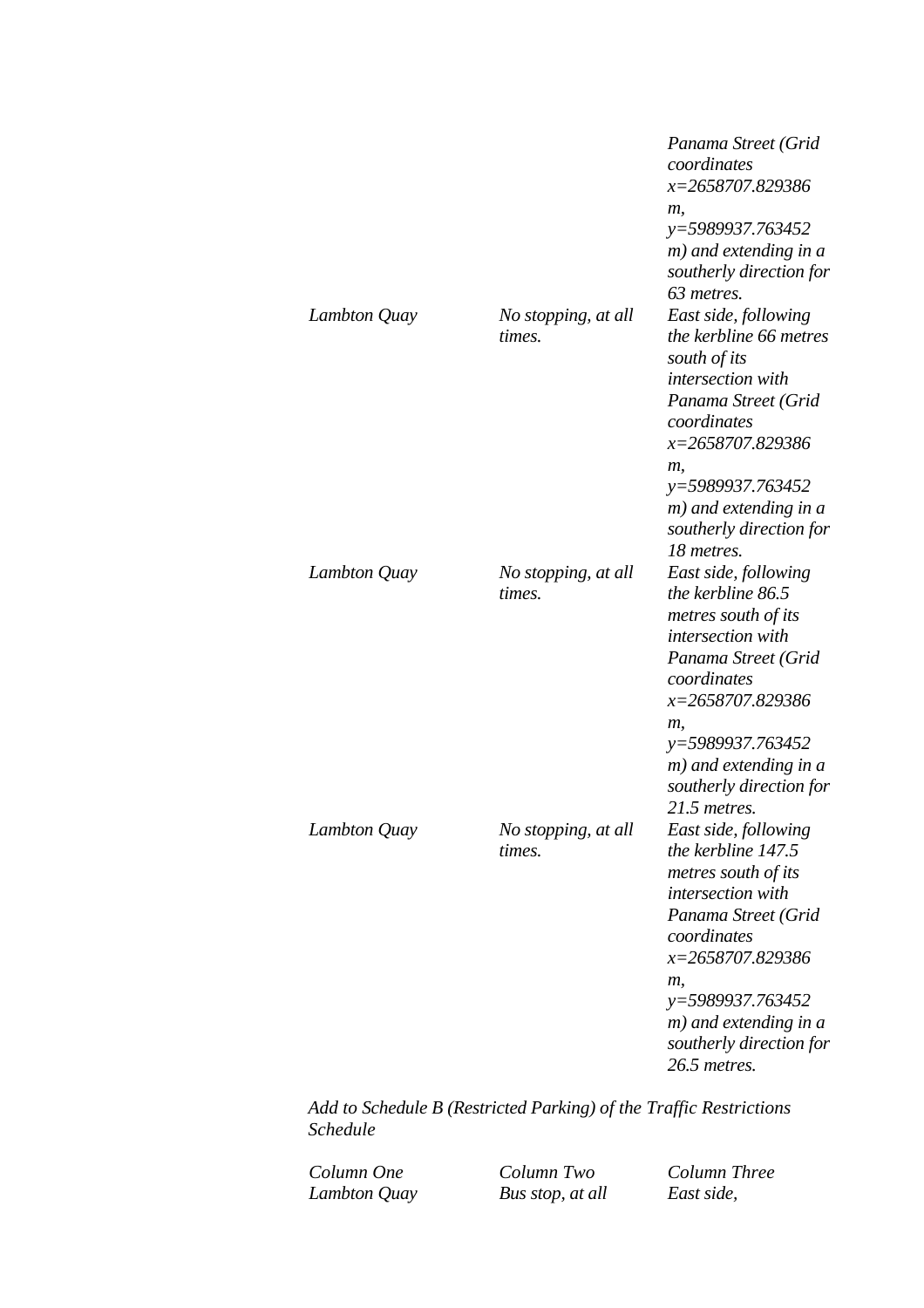*times. commencing 96.5 metres south of its intersection with Panama Street (Grid coordinates x= 1748686.0 m, y= 5428225.6 m), and extending in a southerly direction following the eastern kerbline for 39.5 metres.* 

# *Add to Schedule D (No Stopping Restrictions) of the Traffic Restrictions Schedule*

| Column One<br>Lambton Quay | Column Two<br>No stopping, at all<br>times. | Column Three<br>East side,<br>commencing from its<br>intersection with<br>Panama Street (Grid<br>coordinates $x=$<br>$1748686.0 m$ , y=<br>5428225.6 m), and<br>extending in a<br>southerly direction<br>following the eastern<br>kerbline for 64<br>metres.    |
|----------------------------|---------------------------------------------|-----------------------------------------------------------------------------------------------------------------------------------------------------------------------------------------------------------------------------------------------------------------|
| Lambton Quay               | No stopping, at all<br>times.               | East side,<br>commencing 67.5<br>metres south of its<br>intersection with<br>Panama Street (Grid<br>coordinates $x=$<br>$1748686.0 m$ , y=<br>5428225.6 m), and<br>extending in a<br>southerly direction<br>following the eastern<br>kerbline for 17<br>metres. |
| Lambton Quay               | No stopping, at all<br>times.               | East side,<br>commencing 89<br>metres south of its<br>intersection with<br>Panama Street (Grid<br>coordinates $x=$<br>$1748686.0 m$ , y=<br>5428225.6 m), and                                                                                                   |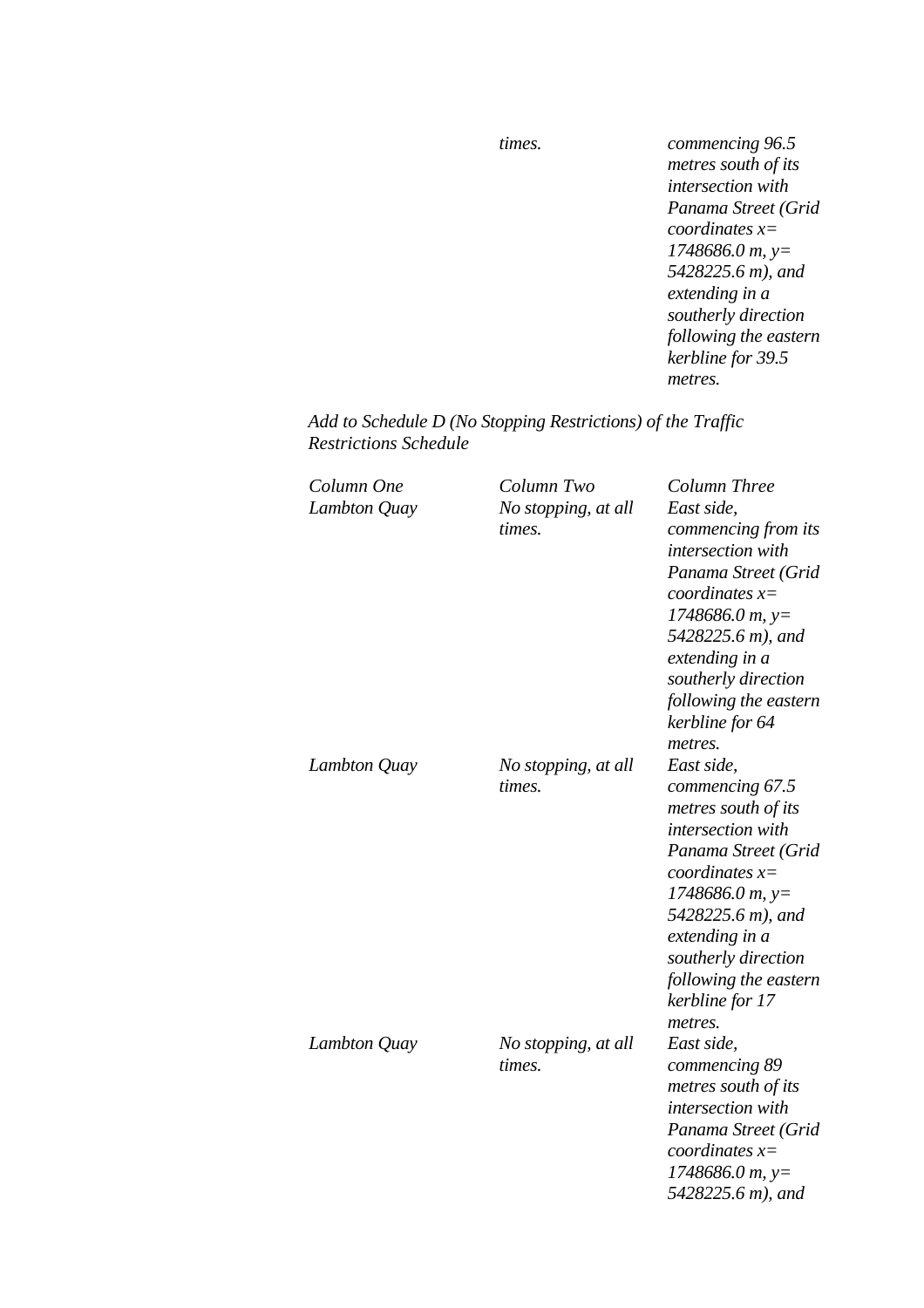|              |                               | extending in a<br>southerly direction<br>following the eastern<br>kerbline for 7.5<br>metres.                                                                                                                                                                                                                     |
|--------------|-------------------------------|-------------------------------------------------------------------------------------------------------------------------------------------------------------------------------------------------------------------------------------------------------------------------------------------------------------------|
| Lambton Quay | No stopping, at all<br>times. | East side,<br>commencing 136.0<br>metres south of its<br><i>intersection with</i><br>Panama Street (Grid<br>coordinates $x=$<br>$1748686.0 m$ , y=<br>5428225.6 m), and<br>extending in a<br>southerly direction<br>following the eastern<br>kerbline for 40 metres<br>to its intersection<br>with Hunter Street. |

*(f) Class restricted parking (Bus stop, at all times) relocation – Helston Road – Paparangi (TR35-13)* 

*Delete from Schedule B (Restricted Parking) of the Traffic Restrictions Schedule* 

*Helston Road Bus stop, at all times.* 

*Column One Column Two Column Three West side, commencing 33.5 metres south of its intersection with Beazley Avenue and extending in a southerly direction following the western kerbline for 12 metres.* 

*Add to Schedule B (Restricted Parking) Schedule of the Traffic Restrictions Schedule* 

*Helston Road Bus stop, at all times.* 

*Column One Column Two Column Three West side, commencing 44 metres south of its intersection with Beazley Avenue (Grid coordinates, x = 1,752,188.4m, y= 5,435,640.2 m),*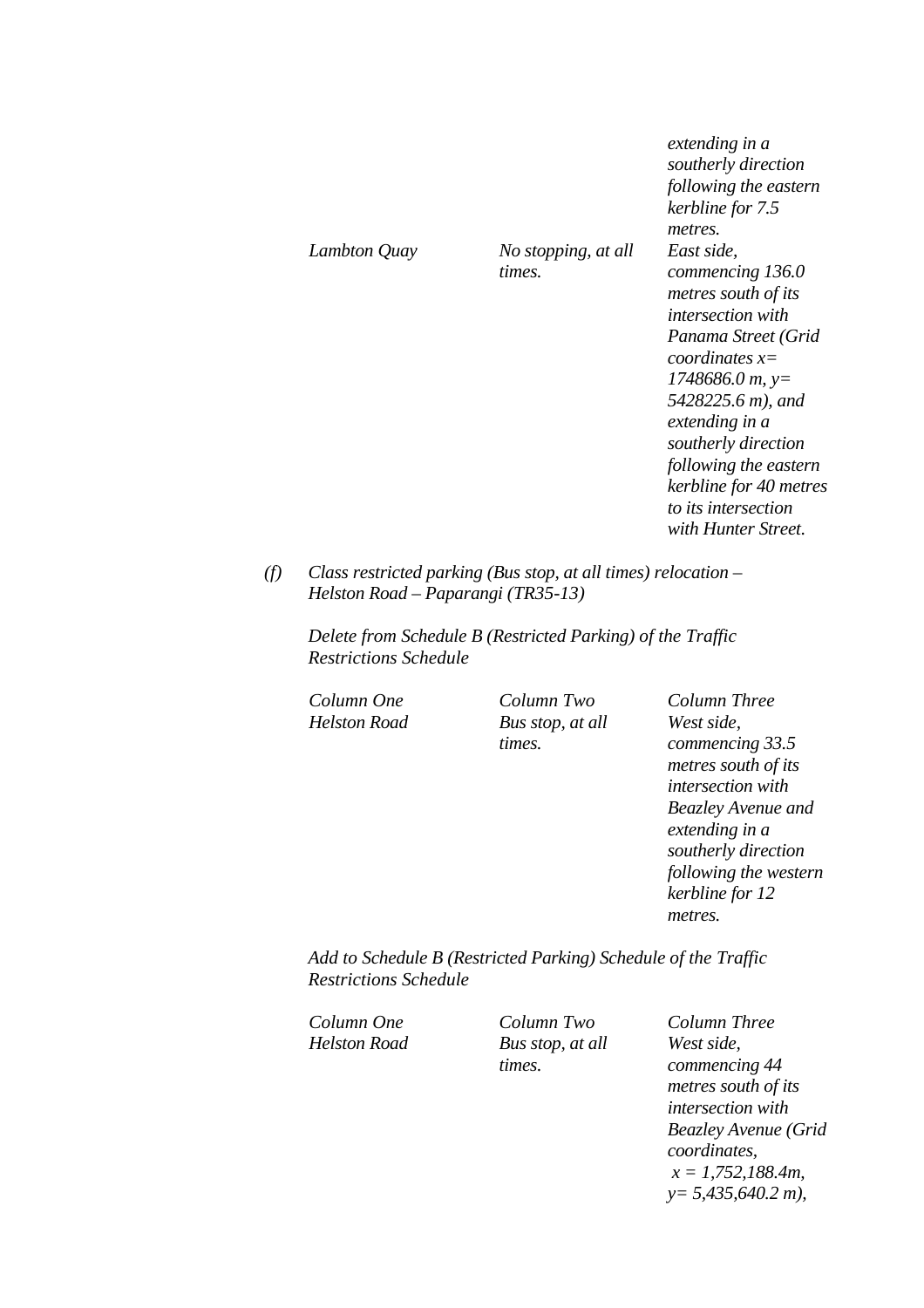*and extending in a southerly direction following the western kerbline for 12 metres.* 

*(g) School safety restrictions – Clifton Terrace – Lambton (TR37-13)* 

*Delete from Schedule A (Time Limited Parking) of the Traffic Restrictions Schedule* 

| Column One             | Column Two                                                                                                 | Column<br><b>Three</b>                                                                                                                                                                         |
|------------------------|------------------------------------------------------------------------------------------------------------|------------------------------------------------------------------------------------------------------------------------------------------------------------------------------------------------|
| <b>Clifton Terrace</b> | P120, Monday to<br>Friday $9:00$ am $-$<br>$2:30pm, 3:30pm -$<br>6:00pm, Saturday<br>$8:00$ am $-6:00$ pm. | East side,<br>commencing 190<br>metres south of its<br>intersection with<br>Aurora Terrace and<br>extending in a<br>southerly direction<br>following the eastern<br>kerbline for 6 metres.     |
| <b>Clifton Terrace</b> | P120, Monday to<br>Friday $9:00$ am $-$<br>$2:30pm, 3:30pm -$<br>6:00pm, Saturday<br>$8:00$ am $-6:00$ pm  | East side,<br>commencing 207<br>metres south of its<br>intersection with<br>Aurora Terrace and<br>extending in a<br>southerly direction<br>following the eastern<br>kerbline for 13<br>metres. |
| <b>Clifton Terrace</b> | P5, Monday to<br>Friday $8:00$ am $-$<br>$9:00$ am, $2:30$ pm –<br>3:30pm, During<br>School Term.          | East side,<br>commencing 190<br>metres south of its<br>intersection with<br>Aurora Terrace and<br>extending in a<br>southerly direction<br>following the eastern<br>kerbline for 6 metres.     |
| <b>Clifton Terrace</b> | P5, Monday to<br>Friday $8:00$ am -<br>$9:00$ am, $2:30$ pm -<br>3:30pm, During<br>School Term.            | East side,<br>commencing 207<br>metres south of its<br><i>intersection</i> with<br>Aurora Terrace and<br>extending in a<br>southerly direction<br>following the eastern<br>kerbline for 13     |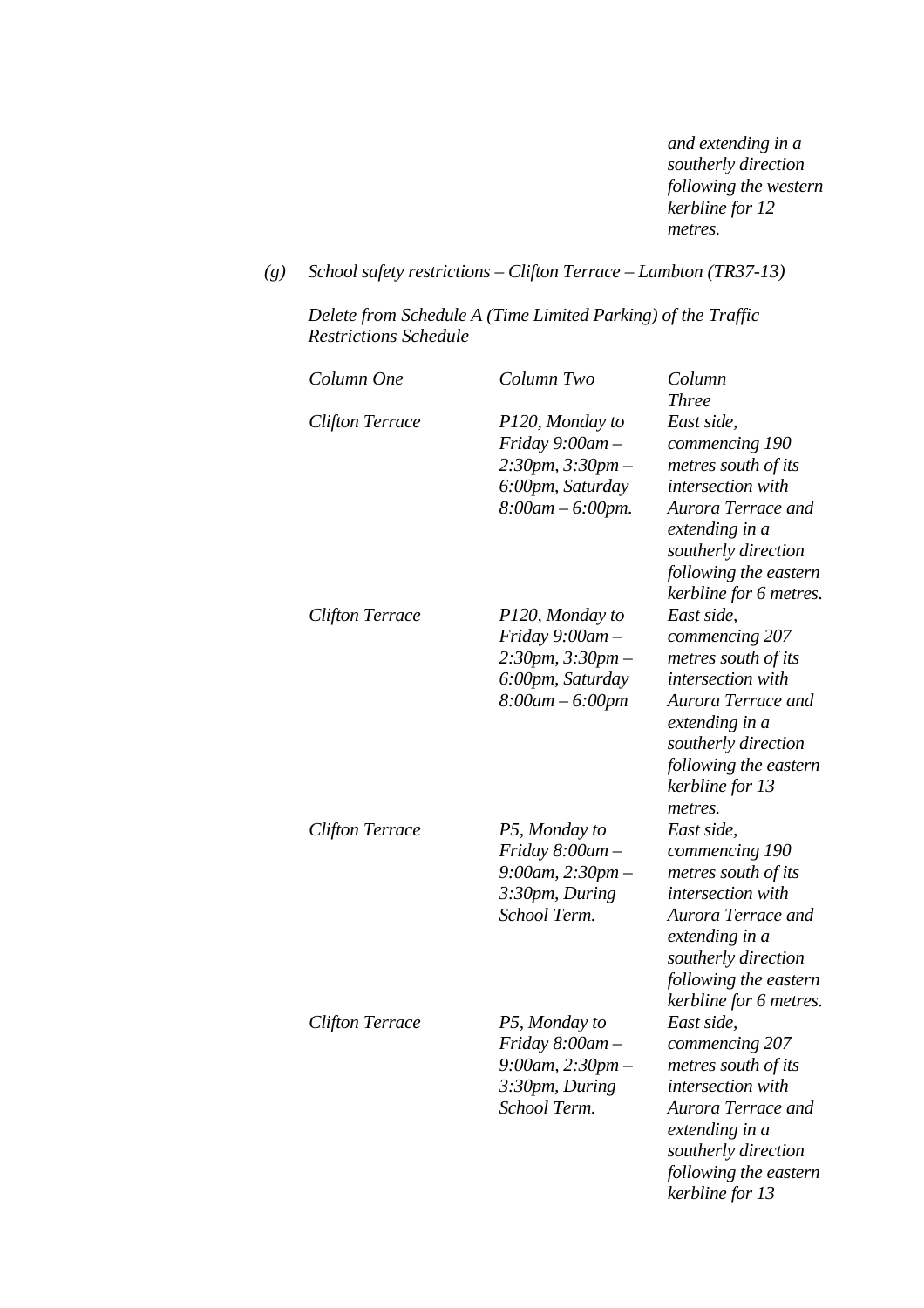#### *metres.*

*Aurora Terrace and* 

| <i><b>Restrictions Schedule</b></i>  |                                             |                                                                                                                                                                                                                                                                                 |
|--------------------------------------|---------------------------------------------|---------------------------------------------------------------------------------------------------------------------------------------------------------------------------------------------------------------------------------------------------------------------------------|
| Column One<br><b>Clifton Terrace</b> | Column Two<br>No stopping, at all<br>times. | Column Three<br>West side,<br>commencing from its<br>intersection with<br><b>Everton Terrace and</b><br>extending in a<br>northerly direction<br>following the western<br>kerbline for 213.5                                                                                    |
| <b>Clifton Terrace</b>               | No stopping, at all<br>times.               | metres.<br>West side,<br>commencing 233.5<br>metres north of its<br>intersection with<br><b>Everton Terrace and</b><br>extending in a<br>northerly direction<br>following the western<br>kerbline for 130.5<br>metres to its<br><i>intersection with San</i><br>Sebastian Road. |
| <b>Clifton Terrace</b>               | No stopping, at all<br>times.               | East side,<br>commencing from its<br>intersection with<br>Aurora Terrace and<br>extending in a<br>southerly direction<br>following the eastern<br>kerbline for 41<br>metres.                                                                                                    |
| <b>Clifton Terrace</b>               | No stopping, at all<br>times.               | East side,<br>commencing 167<br>metres east of its<br>intersection with<br>Aurora Terrace and<br>extending in a<br>southerly direction<br>following the eastern<br>kerbline for 5 metres.                                                                                       |
| <b>Clifton Terrace</b>               | No stopping, at all<br>times.               | East side,<br>commencing 202.5<br>metres south of its<br>intersection with                                                                                                                                                                                                      |

*Delete from Schedule D (No Stopping Restrictions) of the Traffic Restrictions Schedule*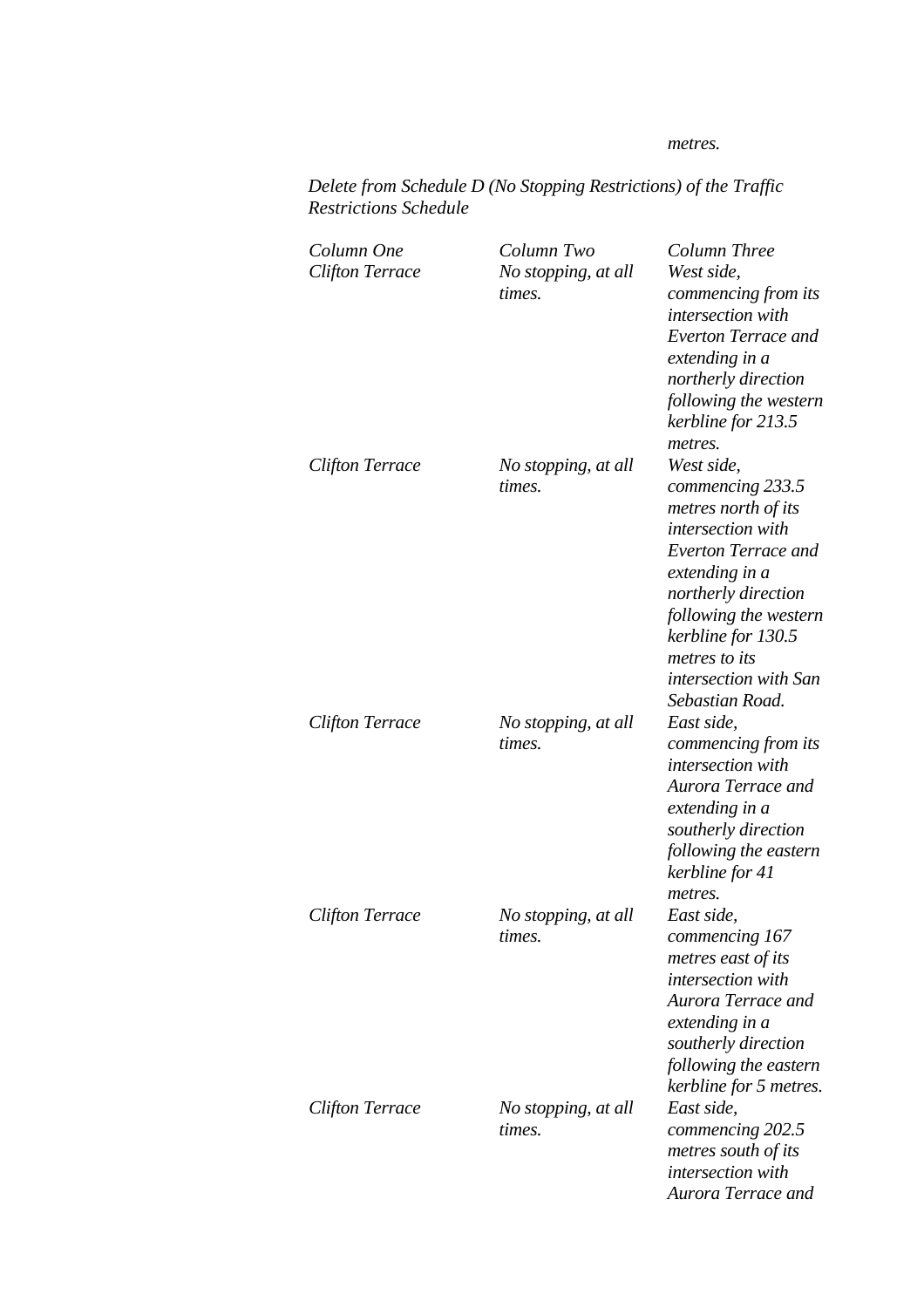|                        |                               | extending in a<br>southerly direction<br>following the eastern<br>kerbline for 66.5<br>metres.                                                                                                                                                            |
|------------------------|-------------------------------|-----------------------------------------------------------------------------------------------------------------------------------------------------------------------------------------------------------------------------------------------------------|
| <b>Clifton Terrace</b> | No stopping, at all<br>times. | East side,<br>commencing 317.5<br>metres south of its<br>intersection with<br>Aurora Terrace and<br>extending in a<br>southerly direction<br>following the eastern<br>kerbline for 42.5<br>metres to its<br><i>intersection</i> with<br>motorway on ramp. |
| <b>Clifton Terrace</b> | No stopping, at all<br>times. | West side,<br>commencing from its<br>intersection with San<br>Sebastian Road and<br>extending in a<br>northerly direction<br>following the western<br>kerbline for 70<br>metres.                                                                          |
| <b>Clifton Terrace</b> | No stopping, at all<br>times. | South side,<br>commencing 147<br>metres west of its<br>intersection with San<br>Sebastian Road and<br>extending in a<br>westerly direction<br>following the<br>southern kerbline for<br>10 metres to its<br><i>intersection with</i><br>Wesley Road.      |
| <b>Clifton Terrace</b> | No stopping, at all<br>times. | East side,<br>commencing 196<br>metres south of its<br>intersection with<br>Aurora Terrace and<br>extending in a<br>southerly direction<br>following the eastern<br>kerbline for 11<br>metres.                                                            |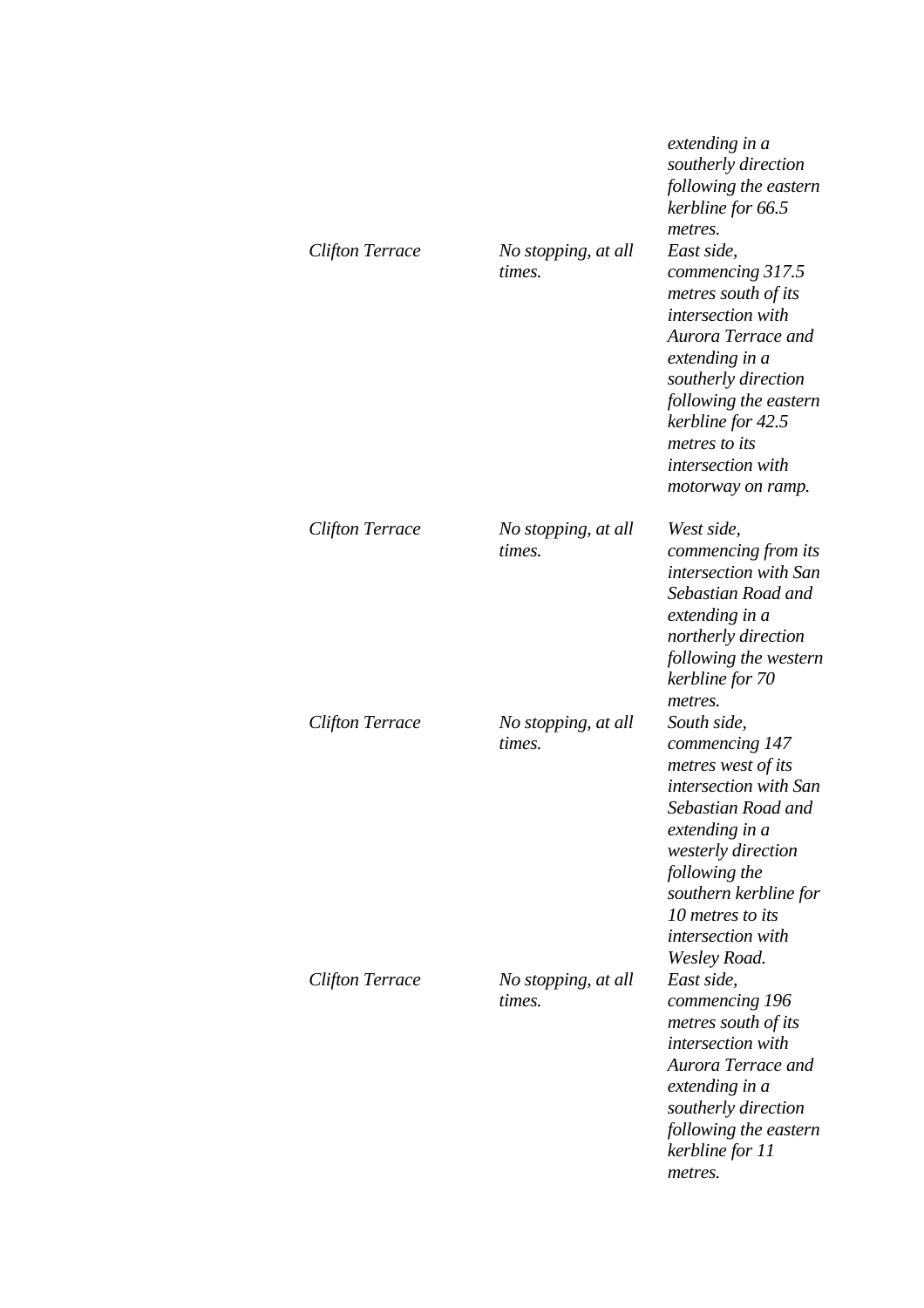# *Delete from Schedule E (Residents Parking) of the Traffic Restrictions Schedule*

| Column One<br><b>Clifton Terrace</b> | Column Two<br>No stopping except<br>for authorised<br>resident vehicles,<br>Monday to Friday<br>$8:00$ am $-6:00$ pm. | Column Three<br>South side,<br>commencing 85<br>metres west of its<br>intersection with San<br>Sebastian Road and<br>extending in a<br>westerly direction<br>following the western<br>kerbline for 33<br>metres. |
|--------------------------------------|-----------------------------------------------------------------------------------------------------------------------|------------------------------------------------------------------------------------------------------------------------------------------------------------------------------------------------------------------|
| Clifton Terrace                      | No stopping except<br>for authorised<br>resident vehicles,<br>Monday to Friday<br>$8:00$ am $-6:00$ pm.               | East side,<br>commencing 269<br>metres south of its<br>intersection with<br>Aurora Terrace and<br>extending in a<br>southerly direction<br>following the eastern<br>kerbline for 50.5<br>metres.                 |
| <b>Clifton Terrace</b>               | No stopping except<br>for authorised<br>resident vehicles, at<br>all times.                                           | East side,<br>commencing 134<br>metres south of its<br>intersection with<br>Aurora Terrace and<br>extending in a<br>southerly direction<br>following the eastern<br>kerbline for 27<br>metres.                   |

*Add to Schedule A (Time Limited Parking) of the Traffic Restrictions Schedule* 

| Column One             | Column Two           | Column Three           |
|------------------------|----------------------|------------------------|
| <b>Clifton Terrace</b> | P60, Monday to       | East side,             |
|                        | Friday $9:30$ am $-$ | commencing 168         |
|                        | 2:30pm, during       | metres south of its    |
|                        | school terms only.   | intersection with      |
|                        |                      | Aurora Terrace and     |
|                        |                      | extending in a south-  |
|                        |                      | westerly direction     |
|                        |                      | following the eastern  |
|                        |                      | kerbline for 6 metres. |
| <b>Clifton Terrace</b> | P10, Monday to       | East side,             |
|                        | $Friday 9:30am -$    | commencing 184         |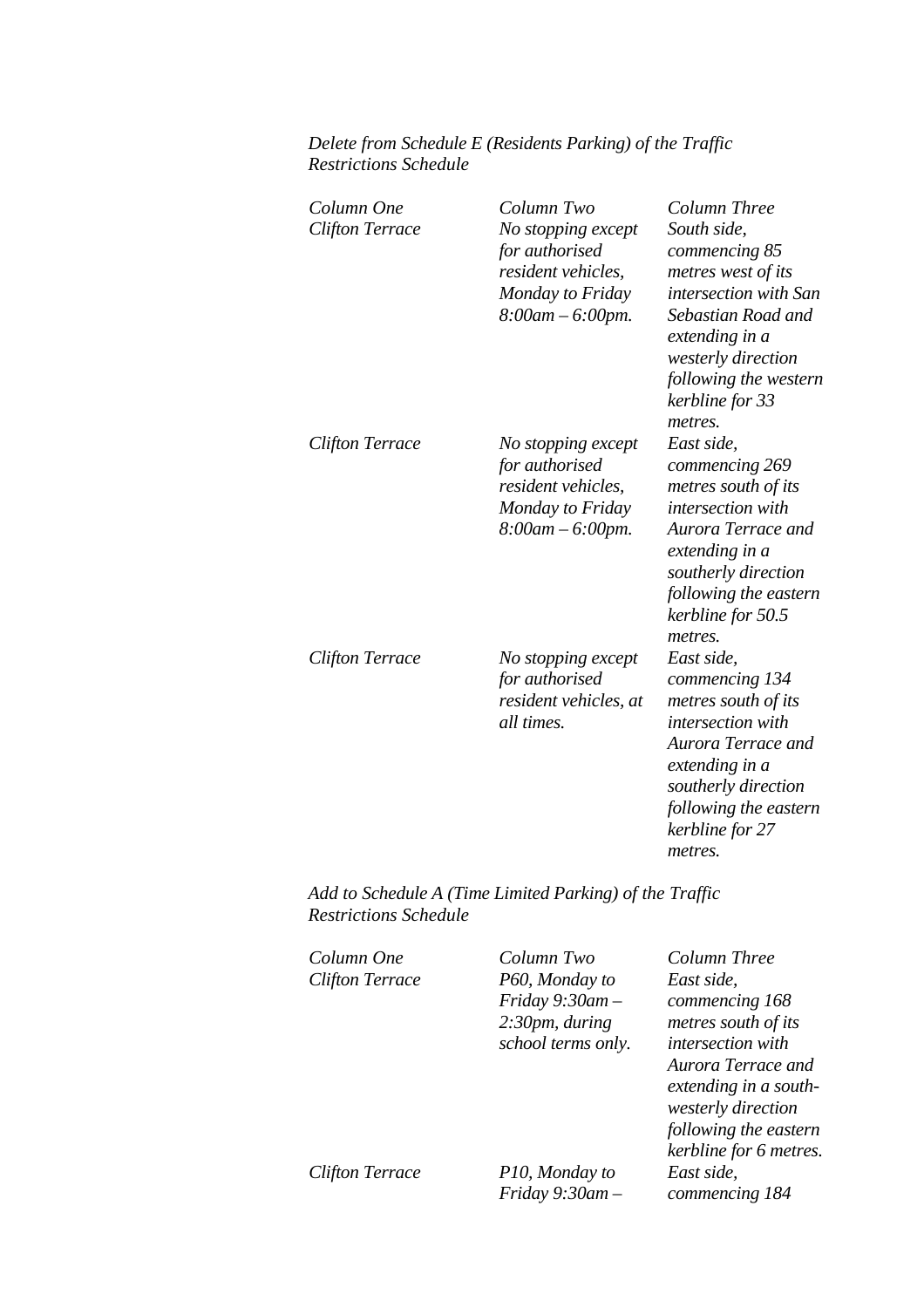*2:30pm, during school terms only.*

*metres south of its intersection with Aurora Terrace (Grid coordinates x= 1748494.1 m, y= 5428474.7 m), and extending in a southwesterly direction following the eastern kerbline for 11 metres.* 

*Add to Schedule D (No Stopping Restrictions) of the Traffic Restrictions Schedule* 

| Column One<br><b>Clifton Terrace</b> | Column Two<br>No stopping, at all<br>times.               | Column Three<br>West side,<br>commencing from its<br>intersection with<br><b>Everton Terrace</b><br>(Grid coordinates $x=$<br>$1748428.5 m$ , y=<br>5428084.7 m), and<br>extending in a<br>northerly direction<br>following the western<br>kerbline for 213.5<br>metres.        |
|--------------------------------------|-----------------------------------------------------------|---------------------------------------------------------------------------------------------------------------------------------------------------------------------------------------------------------------------------------------------------------------------------------|
| <b>Clifton Terrace</b>               | No stopping,<br>Monday to Friday<br>$8:00$ am $-4:00$ pm. | West side,<br>commencing 219.5<br>metres northwest of<br>its intersection with<br><b>Everton Terrace</b><br>(Grid coordinates $x=$<br>$1748428.5 m$ , y=<br>5428084.7 m), and<br>extending in a<br>northerly direction<br>following the western<br>kerbline for 10.5<br>metres. |
| <b>Clifton Terrace</b>               | No stopping, at all<br>times.                             | West side,<br>commencing 230<br>metres northwest of<br>its intersection with<br><b>Everton Terrace</b><br>(Grid coordinates $x=$<br>$1748428.5 m$ , y=<br>5428084.7 m), and<br>extending in a                                                                                   |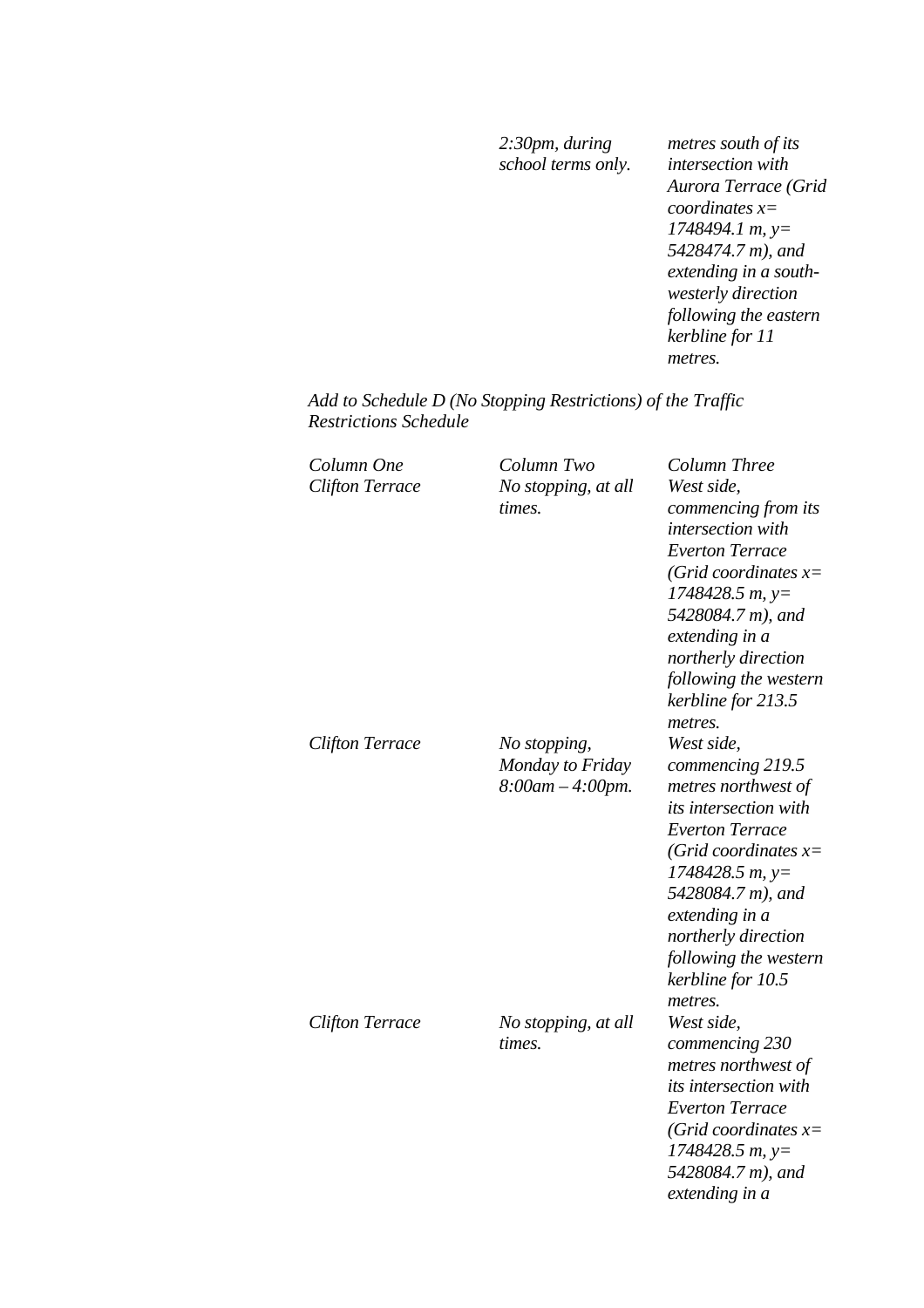|                        |                                                                                                                                       | northerly direction<br>following the western<br>kerbline for 120<br>metres to its<br>intersection with San<br>Sebastian Road.                                                                                                                                                               |
|------------------------|---------------------------------------------------------------------------------------------------------------------------------------|---------------------------------------------------------------------------------------------------------------------------------------------------------------------------------------------------------------------------------------------------------------------------------------------|
| <b>Clifton Terrace</b> | No stopping, at all<br>times.                                                                                                         | West side,<br>commencing from its<br>intersection with San<br>Sebastian Road (Grid<br>coordinates $x=$<br>$1748484.2 m, y=$<br>5428421.3 m), and<br>extending in a<br>northerly direction<br>following the western<br>kerbline for 45 metres<br>to its intersection<br>with Aurora Terrace. |
| <b>Clifton Terrace</b> | No stopping, at all<br>times.                                                                                                         | East side,<br>commencing from its<br>intersection with<br>Aurora Terrace (Grid<br>coordinates $x=$<br>$1748494.1 m, y=$<br>5428474.7 m), and<br>extending in a<br>southerly direction<br>following the eastern<br>kerbline for 28<br>metres.                                                |
| <b>Clifton Terrace</b> | No stopping, at all<br>times.                                                                                                         | East side,<br>commencing 142<br>metres south of its<br>intersection with<br>Aurora Terrace (Grid<br>coordinates $x=$<br>$1748494.1 m, y=$<br>5428474.7 m), and<br>extending in a<br>southerly direction<br>following the eastern<br>kerbline for 26<br>metres.                              |
| <b>Clifton Terrace</b> | $No$ stopping $-$<br>except for drop off<br>or pick up, Monday<br>to Friday $8:00$ am $-$<br>$9:30$ am, $2:30$ pm –<br>3:30pm, during | East side,<br>commencing 168<br>metres south of its<br>intersection with<br>Aurora Terrace and<br>extending in a south-                                                                                                                                                                     |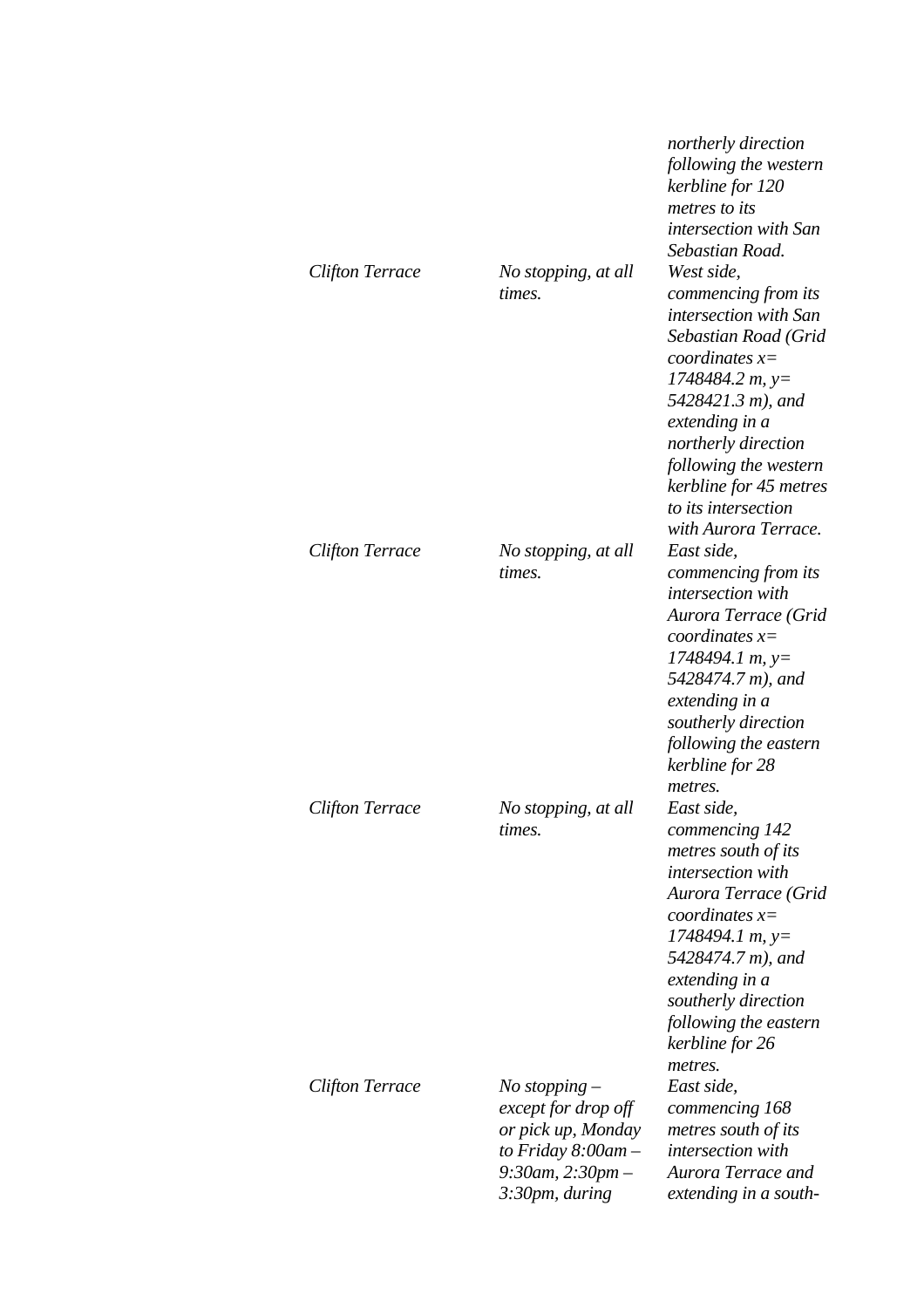|                        | school terms only.                                                                                                                                        | <i>westerly direction</i><br>following the eastern                                                                                                                                                                                                                                              |
|------------------------|-----------------------------------------------------------------------------------------------------------------------------------------------------------|-------------------------------------------------------------------------------------------------------------------------------------------------------------------------------------------------------------------------------------------------------------------------------------------------|
| <b>Clifton Terrace</b> | No stopping, at all<br>times.                                                                                                                             | kerbline for 6 metres.<br>East side,<br>commencing 174<br>metres south of its<br>intersection with<br>Aurora Terrace (Grid<br>coordinates $x=$<br>$1748494.1 m$ , y=<br>5428474.7 m), and<br>extending in a south-<br>westerly direction<br>following the eastern<br>kerbline for 10<br>metres. |
| <b>Clifton Terrace</b> | $No$ stopping $-$<br>except for drop off<br>or pick up, Monday<br>to Friday $8:00$ am -<br>$9:30$ am, $2:30$ pm –<br>3:30pm, during<br>school terms only. | East side.<br>commencing 184<br>metres south of its<br>intersection with<br>Aurora Terrace (Grid<br>coordinates $x=$<br>$1748494.1 m, y=$<br>5428474.7 m), and<br>extending in a south-<br>westerly direction<br>following the eastern<br>kerbline for 11<br>metres.                            |
| <b>Clifton Terrace</b> | No stopping, at all<br>times.                                                                                                                             | East side,<br>commencing 195<br>metres southwest of<br><i>its intersection with</i><br>Aurora Terrace (Grid<br>coordinates $x=$<br>$1748494.1 m$ , y=<br>5428474.7 m), and<br>extending in a<br>southerly direction<br>following the eastern<br>kerbline for 68<br>metres.                      |
| Clifton Terrace        | No stopping, at all<br>times.                                                                                                                             | East side,<br>commencing 310<br>metres southwest of<br><i>its intersection with</i><br>Aurora Terrace (Grid<br>coordinates $x=$<br>$1748494.1 m$ , y=<br>5428474.7 m), and                                                                                                                      |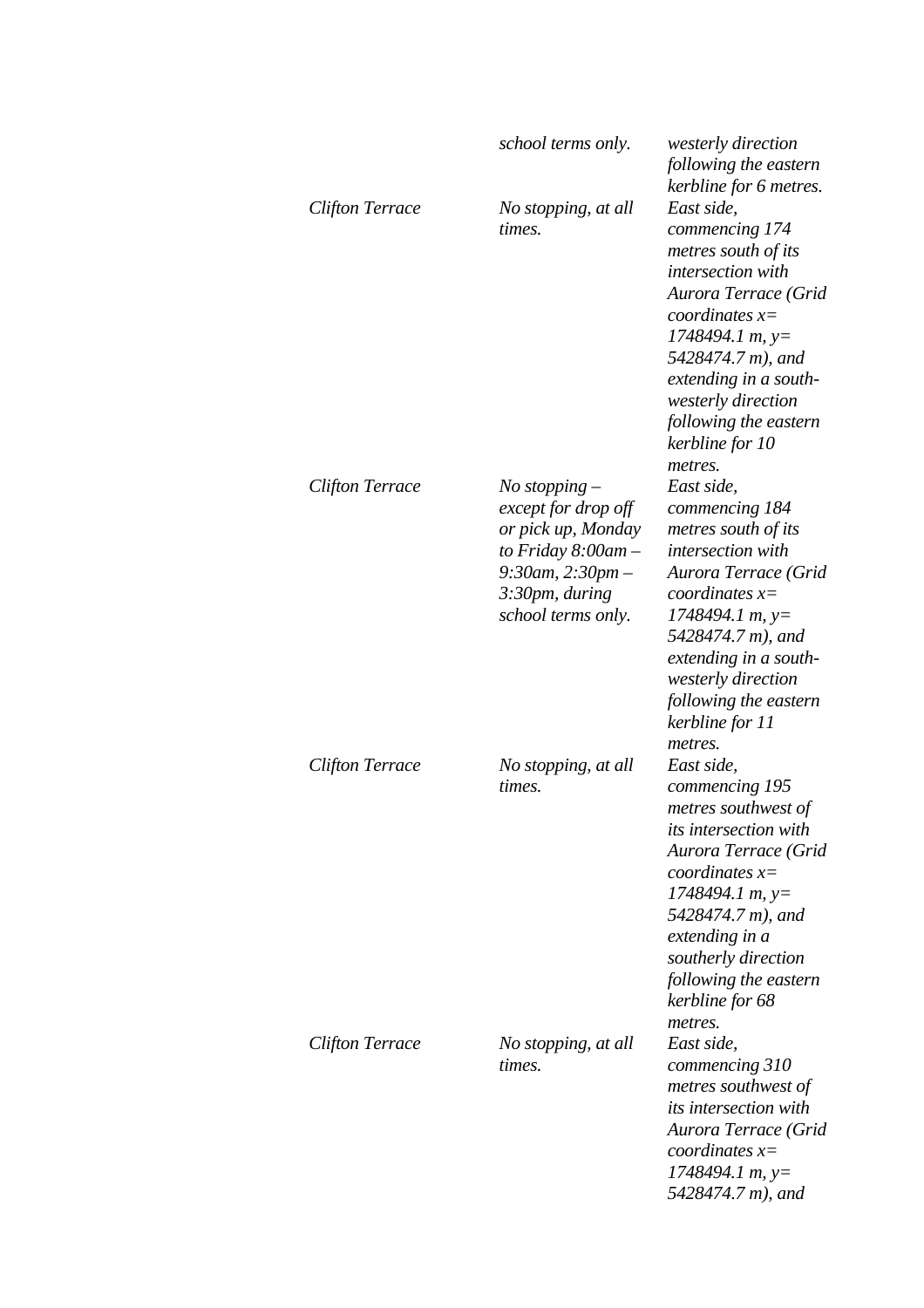*extending in a southerly direction following the eastern kerbline for 40 metres to its intersection with SH1.* 

#### *Add to Schedule E (Residents Parking) of the Traffic Restrictions Schedule*

| Column One<br>Clifton Terrace | Column Two<br>Resident parking -<br>displaying an<br><i>authorised resident</i><br>vehicle parking<br>permit only, at all<br>times.              | Column Three<br>East side,<br>commencing 112<br>metres south of its<br>intersection with<br>Aurora Terrace (Grid<br><i>coordinates</i> $x=$<br>$1748494.1 m$ , y=<br>5428474.7 m), and<br>extending in a<br>southerly<br>direction following<br>the eastern kerbline<br>for 30 metres. |
|-------------------------------|--------------------------------------------------------------------------------------------------------------------------------------------------|----------------------------------------------------------------------------------------------------------------------------------------------------------------------------------------------------------------------------------------------------------------------------------------|
| Clifton Terrace               | Resident parking -<br>displaying an<br><i>authorised resident</i><br>vehicle parking<br>permit only, Monday<br>to Friday 8:00am to<br>$6:00$ pm. | East side,<br>commencing 263<br>metres southwest of<br><i>its intersection with</i><br>Aurora Terrace (Grid<br>coordinates $x=$<br>$1748494.1 m$ , $y=$<br>5428474.7 m), and<br>extending in a<br>southerly direction<br>following the eastern<br>kerbline for 47<br>metres.           |

#### *(h) No stopping, at all times – Garden Road – Northland (TR38-13)*

*Add to Schedule D (No Stopping Restrictions) of the Traffic Restrictions Schedule* 

*Column One Column Two Column Three Garden Road No stopping, at all times.*

*South side, commencing 316 metres west of its intersection with Glenmore Street (Grid coordinates*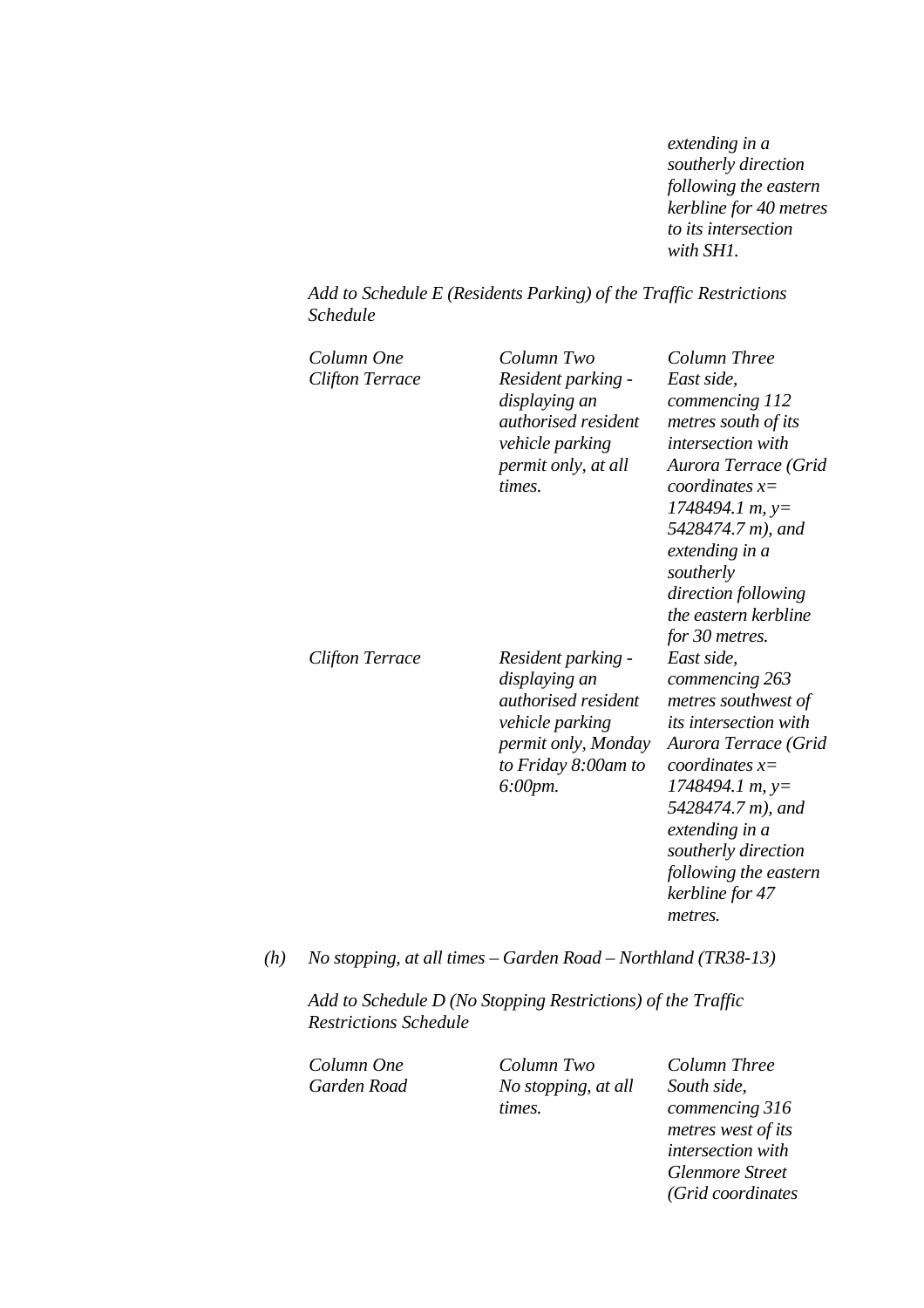*x= 1,747,670.6 m, y= 5,428,403.0 m), and extending in a westerly direction following the southern kerbline for 16 metres.* 

*(i) Class restricted parking (Diplomatic Corps registered vehicles parking, at all times) – Waring Taylor Street – Lambton (TR39- 13)* 

*Delete from Schedule B (Restricted Parking) of the Traffic Restrictions Schedule* 

*Column One Column Two Column Three Waring Taylor Street Motorcycle parking,* 

*at all times.*

*Southwest side, following the kerbline 56.5 metres west of its intersection with Customhouse Quay (Grid coordinates x=2658945.383303 m, y=5990057.249331 m) and extending in a north-westerly direction for 7 metres.* 

*Delete from Schedule D (No Stopping Restrictions) of the Traffic Restrictions Schedule* 

*Column One Column Two Column Three* 

*Waring Taylor Street No stopping, at all times.*

*Southwest side, following the kerbline 28 metres west of its intersection with Customhouse Quay (Grid coordinates x=2658945.383303 m, y=5990057.249331 m) and extending in a north-westerly direction for 18 metres.* 

*Delete from Schedule F (Metered Parking) of the Traffic Restrictions Schedule*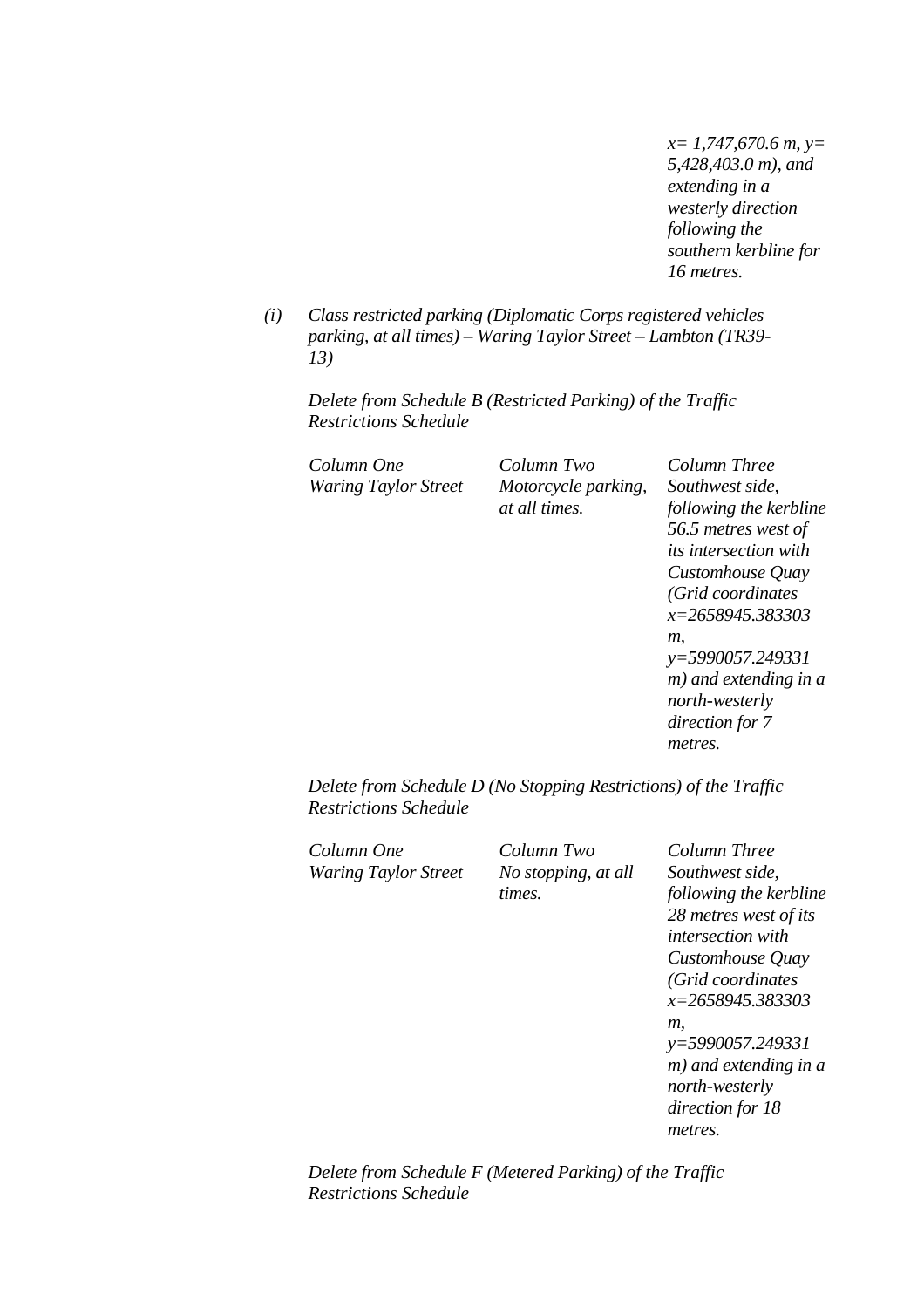| Column One<br><b>Waring Taylor Street</b> | Column Two<br>Metered parking,<br>P120 maximum,<br>Monday to Thursday<br>$8:00am - 6:00pm,$<br>$Friday 8:00am -$<br>8:00pm, Saturday<br>and Sunday 8:00am<br>$-6:00$ pm. | Column Three<br>Southwest side,<br>following the kerbline<br>12 metres west of its<br>intersection with<br>Customhouse Quay<br>(Grid coordinates $x=$<br>$1748923.6 m$ , y=<br>5428345.0 m), and<br>extending in a north-<br>westerly direction for<br>16 metres (6 angle<br><i>parking spaces</i> ). |
|-------------------------------------------|--------------------------------------------------------------------------------------------------------------------------------------------------------------------------|-------------------------------------------------------------------------------------------------------------------------------------------------------------------------------------------------------------------------------------------------------------------------------------------------------|
| <b>Waring Taylor Street</b>               | Metered parking,<br>P120 maximum,<br>Monday to Thursday<br>$8:00$ am $-6:00$ pm,<br>$Friday 8:00am -$<br>8:00pm, Saturday<br>and Sunday 8:00am<br>$-6:00$ pm.            | Southwest side,<br>following the kerbline<br>46 metres west of its<br><i>intersection with</i><br>Customhouse Quay<br>(Grid coordinates $x=$<br>$1748923.6 m$ , y=<br>5428345.0 m), and<br>extending in a north-<br>westerly direction for<br>10.5 metres (4 angle<br>parking spaces).                |

*Add to Schedule B (Restricted Parking) of the Traffic Restrictions Schedule* 

| Column One<br><b>Waring Taylor Street</b> | Column Two<br>DC, CC, FC<br>registered vehicles<br>parking, at all times. | Column Three<br>South side,<br>commencing 51<br>metres west of its<br><i>intersection with</i><br>Customhouse Quay<br>(Grid coordinates $x=$<br>$1748921.3 m, y=$<br>5428343.8 m), and<br>extending in a<br>westerly<br><i>direction following</i><br>the<br>southern kerbline for<br>4 metres. |
|-------------------------------------------|---------------------------------------------------------------------------|-------------------------------------------------------------------------------------------------------------------------------------------------------------------------------------------------------------------------------------------------------------------------------------------------|
| <b>Waring Taylor Street</b>               | Motorcycle parking,<br>at all times.                                      | South side,<br>commencing 55<br>metres west of its<br><i>intersection with</i><br>Customhouse Quay                                                                                                                                                                                              |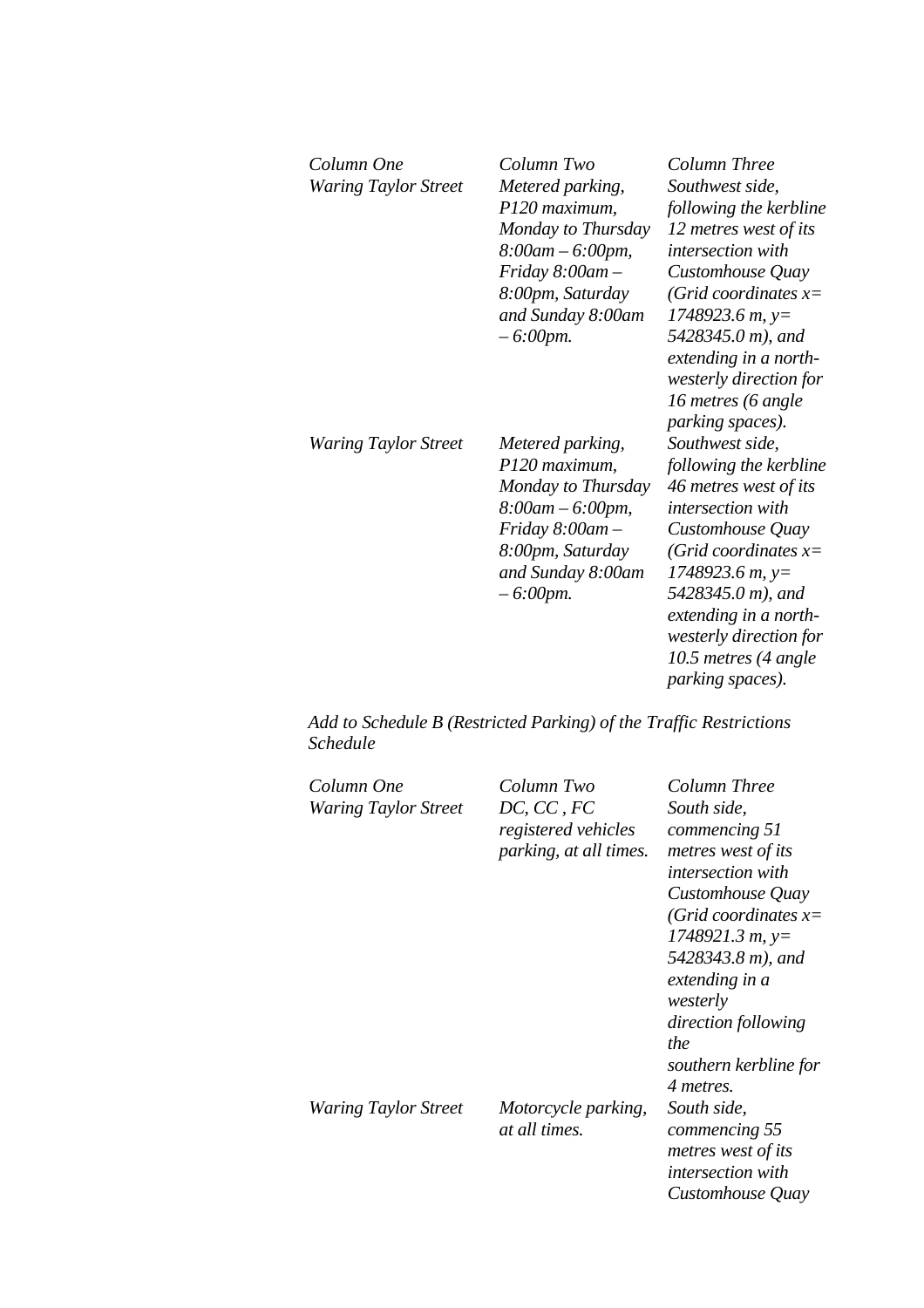*(Grid coordinates x= 1748921.3 m, y= 5428343.8 m), and extending in a westerly direction following the southern kerbline for 7 metres.* 

| Add to Schedule D (No Stopping Restrictions) of the Traffic |  |
|-------------------------------------------------------------|--|
| <b>Restrictions Schedule</b>                                |  |

| Column One                  | Column Two          | Column Three             |
|-----------------------------|---------------------|--------------------------|
| <b>Waring Taylor Street</b> | No stopping, at all | South side,              |
|                             | times.              | commencing from its      |
|                             |                     | <i>intersection</i> with |
|                             |                     | Customhouse Quay         |
|                             |                     | (Grid coordinates $x=$   |
|                             |                     | $1748921.3 m, y=$        |
|                             |                     | 5428343.8 m), and        |
|                             |                     | extending in a           |
|                             |                     | westerly direction       |
|                             |                     | following the            |
|                             |                     | southern kerbline for    |
|                             |                     | 9 metres.                |
| <b>Waring Taylor Street</b> | No stopping, at all | South side,              |
|                             | times.              | commencing 25            |
|                             |                     | metres west of its       |
|                             |                     | intersection with        |
|                             |                     | Customhouse Quay         |
|                             |                     | (Grid coordinates $x=$   |
|                             |                     | $1748921.3 m, y=$        |
|                             |                     | 5428343.8 m), and        |
|                             |                     | extending in a           |
|                             |                     | westerly direction       |
|                             |                     | following the            |
|                             |                     | southern kerbline for    |
|                             |                     | 17 metres.               |
| <b>Waring Taylor Street</b> | No stopping, at all | South side,              |
|                             | times.              | commencing 62            |
|                             |                     | metres west of its       |
|                             |                     | intersection with        |
|                             |                     | Customhouse Quay         |
|                             |                     | (Grid coordinates x=     |
|                             |                     | 1748921.3 m, y=          |
|                             |                     | 5428343.8 m), and        |
|                             |                     | extending in a           |
|                             |                     | westerly direction       |
|                             |                     | following the            |
|                             |                     | southern kerbline to     |
|                             |                     |                          |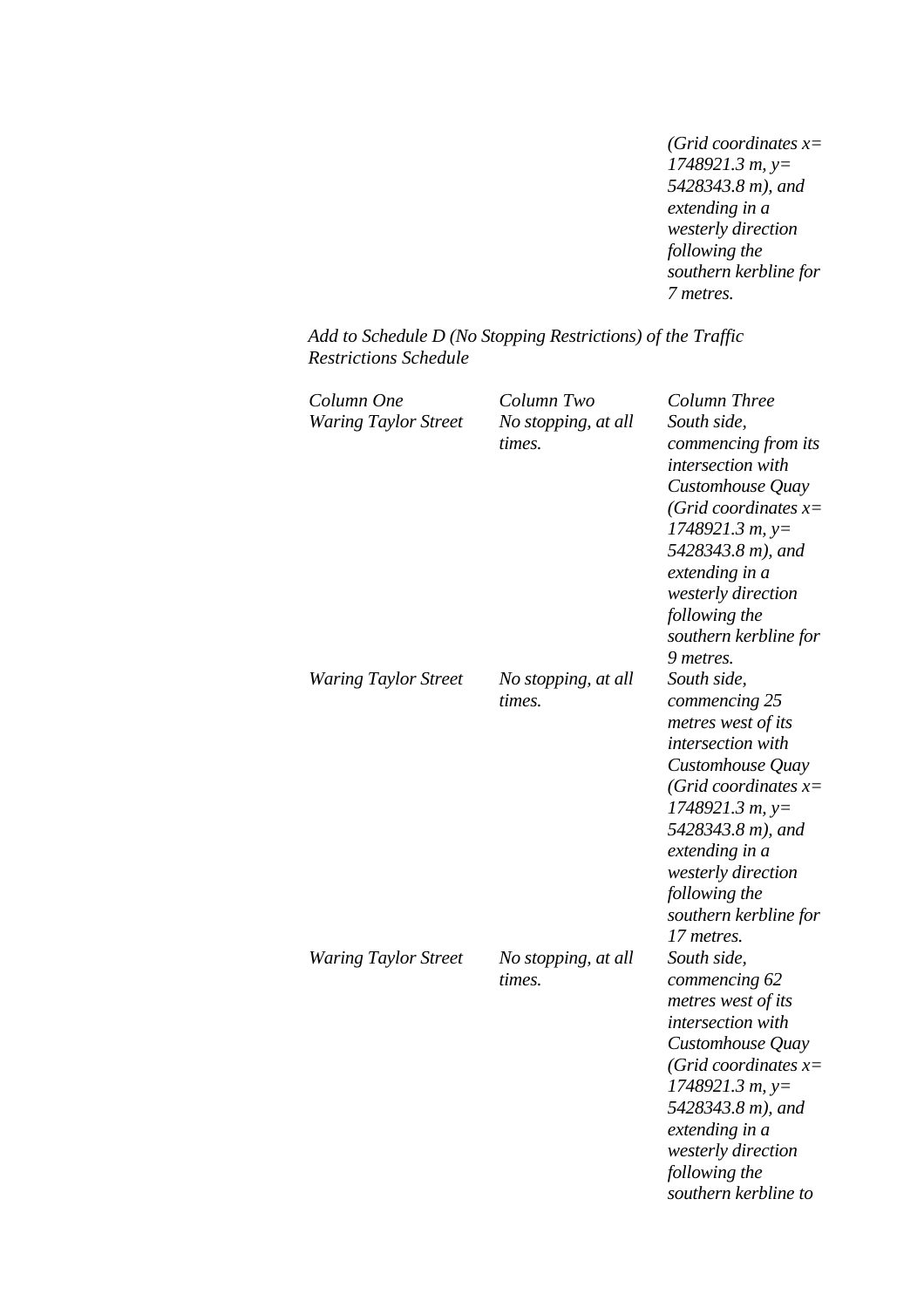*its intersection with Featherston Street.* 

*Add to Schedule F (Metered Parking) of the Traffic Restrictions Schedule* 

| Column One<br><b>Waring Taylor</b> | Column Two<br>Metered parking,<br>P120 maximum,<br>Monday to Thursday<br>$8:00am - 6:00pm,$<br>Friday 8:00am-<br>8:00pm, Saturday<br>and Sunday 8:00am<br>$-6:00$ pm. | Column Three<br>South side,<br>commencing 9 metres<br>west of its intersection<br>with Customhouse<br>Quay (Grid<br>coordinates $x=$<br>$1748921.3 m, y=$<br>5428343.8 m), and<br>extending in a<br>westerly direction<br>following the<br>southern kerbline for<br>16 metres (6 angle<br><i>parking spaces</i> ). |
|------------------------------------|-----------------------------------------------------------------------------------------------------------------------------------------------------------------------|--------------------------------------------------------------------------------------------------------------------------------------------------------------------------------------------------------------------------------------------------------------------------------------------------------------------|
| <b>Waring Taylor Street</b>        | Metered parking,<br>P120 maximum,<br>Monday to Thursday<br>$8:00am - 6:00pm,$<br>Friday $8:00$ am $-$<br>8:00pm, Saturday<br>and Sunday 8:00am<br>$-6:00$ pm.         | South side,<br>commencing 42<br>metres west of its<br>intersection with<br>Customhouse Quay<br>(Grid coordinates $x=$<br>$1748921.3 m, y=$<br>5428343.8 m), and<br>extending in a<br>westerly direction<br>following the<br>southern kerbline for<br>9 metres (3 angle<br><i>parking spaces).</i>                  |

*(j) Class restricted parking (P15 Mobility parking), no stopping, at all other times – Washington Avenue – Brooklyn (TR40-13)* 

*Delete from Schedule A (Time Limited Parking) of the Traffic Restrictions Schedule* 

| Column One               | Column Two             | Column                  |
|--------------------------|------------------------|-------------------------|
|                          |                        | <i>Three</i>            |
| <b>Washington Avenue</b> | P2, Monday to          | West side,              |
|                          | Friday $8:30$ am -     | commencing 86           |
|                          | $9:15$ am, $2:30$ pm – | metres south of its     |
|                          | 3:15pm, during         | intersection with       |
|                          | school terms.          | <b>Cleveland Street</b> |
|                          |                        | (Grid coordinates       |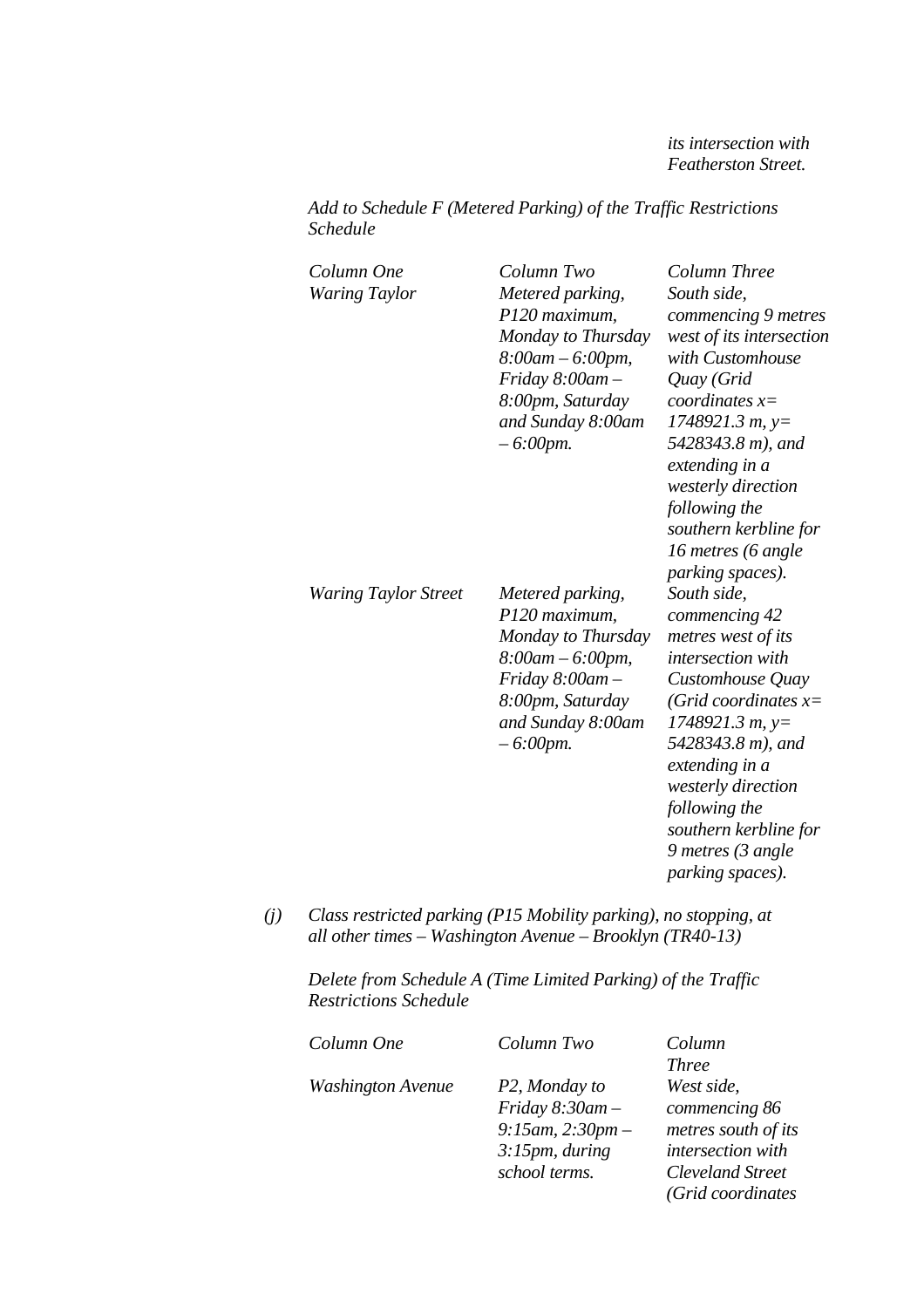*Washington Avenue P120, Monday to* 

*Friday 9:15am – 2:30pm during school terms.*

*x= 1747894.5 m, y= 5425854.8 m), and extending in a southerly direction following the western kerbline for 18 metres. West side, commencing 86 metres south of its intersection with Cleveland Street (Grid coordinates x= 1747894.5 m, y= 5425854.8 m), and extending in a southerly direction following the western kerbline for 18 metres.* 

*Delete from Schedule B (Restricted Parking) of the Traffic Restrictions Schedule* 

| Column One        | Column Two           | Column Three                           |
|-------------------|----------------------|----------------------------------------|
| Washington Avenue | Bus stop, at all     | West side,                             |
|                   | times.               | commencing 61<br>metres south of its   |
|                   |                      | <i>intersection with</i>               |
|                   |                      | Cleveland Street and<br>extending in a |
|                   |                      | southerly direction                    |
|                   |                      | following the western                  |
|                   |                      | kerbline for 12 metres.                |
| Washington Avenue | No stopping except   | West side,                             |
|                   | for vehicles         | commencing 156.5                       |
|                   | displaying an        | metres south of its                    |
|                   | operation mobility   | <i>intersection</i> with               |
|                   | card, Monday to      | Cleveland Street and                   |
|                   | Saturday, 8:00am to  | extending in a                         |
|                   | $6:00 \, \text{pm}.$ | southerly direction                    |
|                   |                      | following the western                  |
|                   |                      | kerbline for 6.5                       |
|                   |                      | metres.                                |

*Delete from Schedule D (No Stopping Restrictions) of the Traffic Restrictions Schedule* 

*Column One Column Two Column Three Washington Avenue No stopping, at all West side,*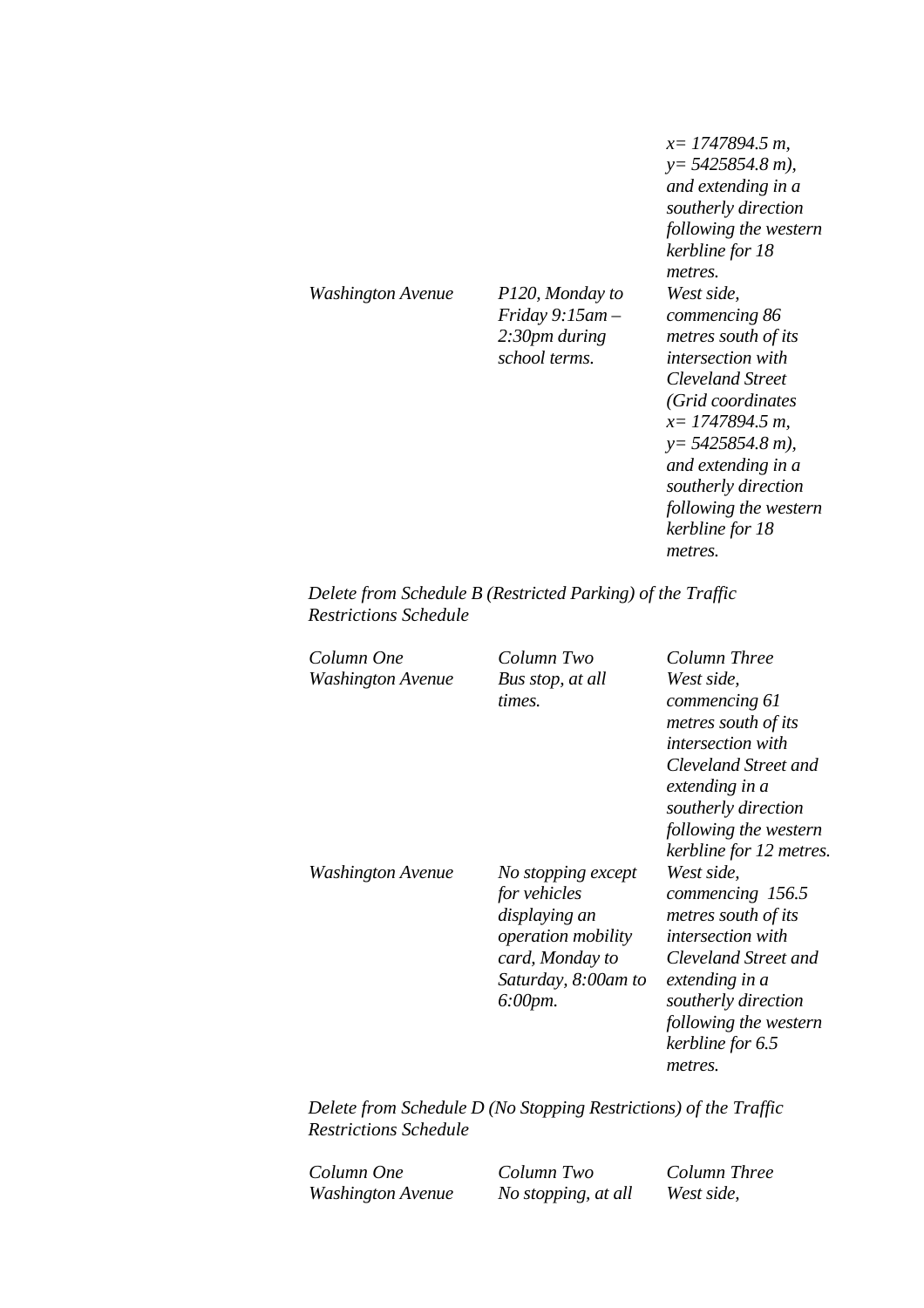|                   | times.                        | commencing from its<br><i>intersection with</i><br>Cleveland Street and<br>extending in a<br>southerly direction<br>for 23 metres.                                                                                                                                                      |
|-------------------|-------------------------------|-----------------------------------------------------------------------------------------------------------------------------------------------------------------------------------------------------------------------------------------------------------------------------------------|
| Washington Avenue | No stopping, at all<br>times. | West side,<br>commencing 78<br>metres south of its<br><i>intersection with</i><br><b>Cleveland Street</b><br>(Grid coordinates,<br>x = 1747894.518521<br>т.<br>$y = 5425854.781908$<br>m), and extending in<br>a southerly direction<br>following the western<br>kerbline for 8 metres. |

*Add to Schedule A (Time Limited Parking) of the Traffic Restrictions Schedule* 

| Column One<br><b>Washington Avenue</b> | Column Two<br>P2, Monday to<br>Friday $8:30-$<br>$9:15$ am, $2:30-$<br>3:15pm, during<br>school terms only. | Column Three<br>West side,<br>commencing 31<br>metres north of its<br>prolongation with the<br>northern kerb of<br>Dorking Road (Grid<br>coordinates<br>$x=$ 1747895.5 m, y=<br>5425719.5 m), and<br>extending in a<br>northerly direction<br>following the western<br>kerbline for 18 metres. |
|----------------------------------------|-------------------------------------------------------------------------------------------------------------|------------------------------------------------------------------------------------------------------------------------------------------------------------------------------------------------------------------------------------------------------------------------------------------------|
| Washington Avenue                      | P120, Monday to<br>Friday $9:15$ am $-$<br>2:30pm, during<br>school terms only.                             | West side,<br>commencing 31<br>metres north of its<br>prolongation with the<br>northern kerb of<br>Dorking Road (Grid<br>coordinates<br>$x=$ 1747895.5 m, y=<br>5425719.5 m), and<br>extending in a<br>northerly direction<br>following the western<br>kerbline for 18 metres.                 |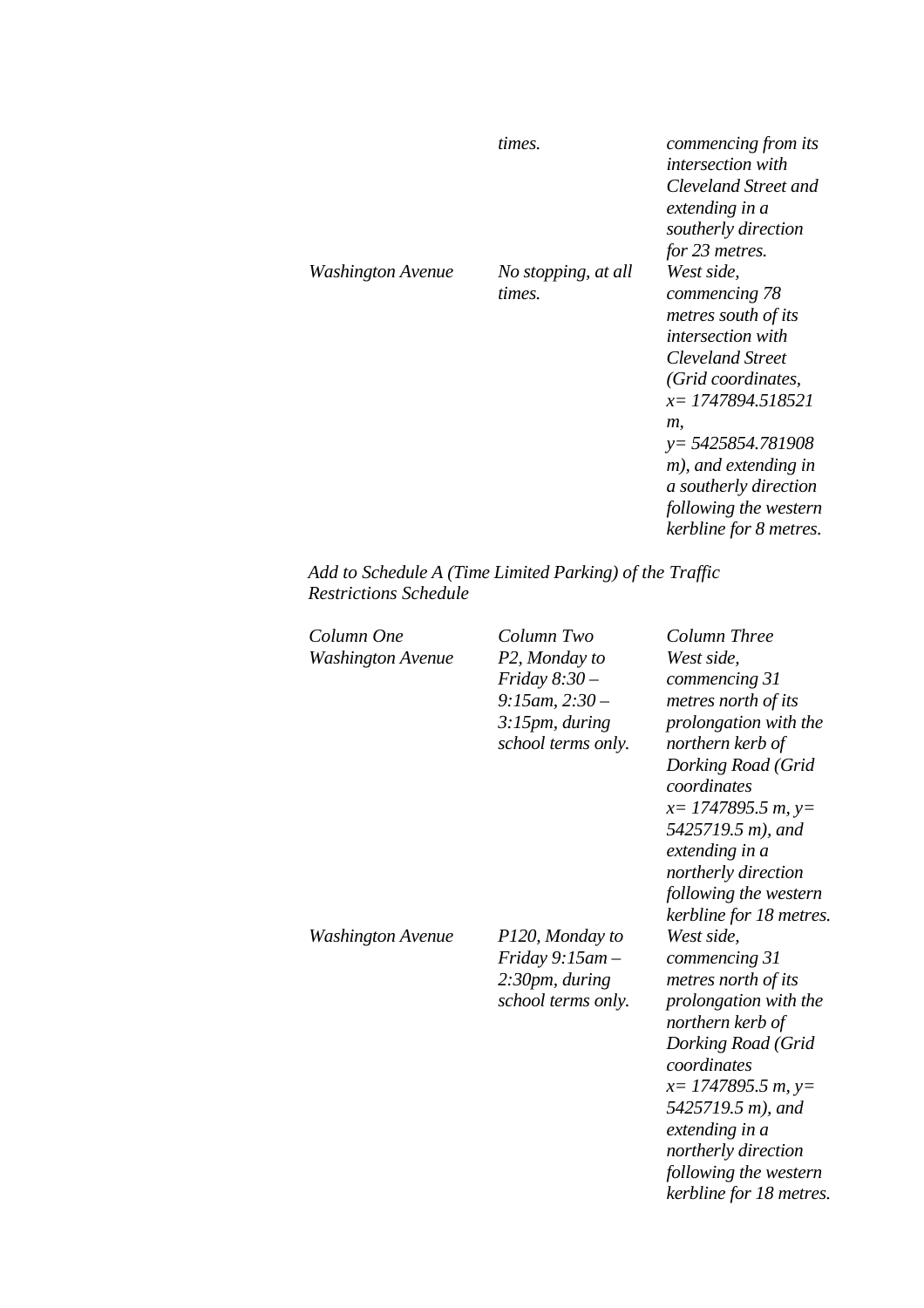| Add to Schedule B (Restricted Parking) of the Traffic Restrictions |  |  |
|--------------------------------------------------------------------|--|--|
| Schedule                                                           |  |  |

| Column One<br>Washington Avenue | Column Two<br>Mobility parking $-$<br>displaying operation<br>mobility permits<br>only, P15, Monday<br>to Friday 8:30am -<br>3:30pm, during<br>school terms only. | Column Three<br>West side,<br>commencing 50.5<br>metres north of its<br>prolongation with the<br>northern kerb of<br>Dorking Road (Grid<br>coordinates<br>$x=$ 1747895.5 m, y=<br>5425719.5 m), and<br>extending in a<br>northerly direction<br>following the western<br>kerbline for 6.5   |
|---------------------------------|-------------------------------------------------------------------------------------------------------------------------------------------------------------------|---------------------------------------------------------------------------------------------------------------------------------------------------------------------------------------------------------------------------------------------------------------------------------------------|
| Washington Avenue               | Bus stop, at all<br>times.                                                                                                                                        | metres.<br>West side,<br>commencing 57<br>metres north of its<br>prolongation with the<br>northern kerb of<br>Dorking Road (Grid<br>coordinates<br>$x=$ 1747895.5 m,<br>$y=$ 5425719.5 m), and<br>extending in a<br>northerly direction<br>following the western<br>kerbline for 17 metres. |

*Add to Schedule D (No Stopping Restrictions) of the Traffic Restrictions Schedule* 

*Column One Column Two Column Three Washington Avenue No stopping, at all* 

*other times.*

*West side, commencing 50.5 metres north of its prolongation with the northern kerb of Dorking Road (Grid coordinates x= 1747895.5 m, y= 5425719.5 m), and extending in a northerly direction following the western kerbline for 6.5*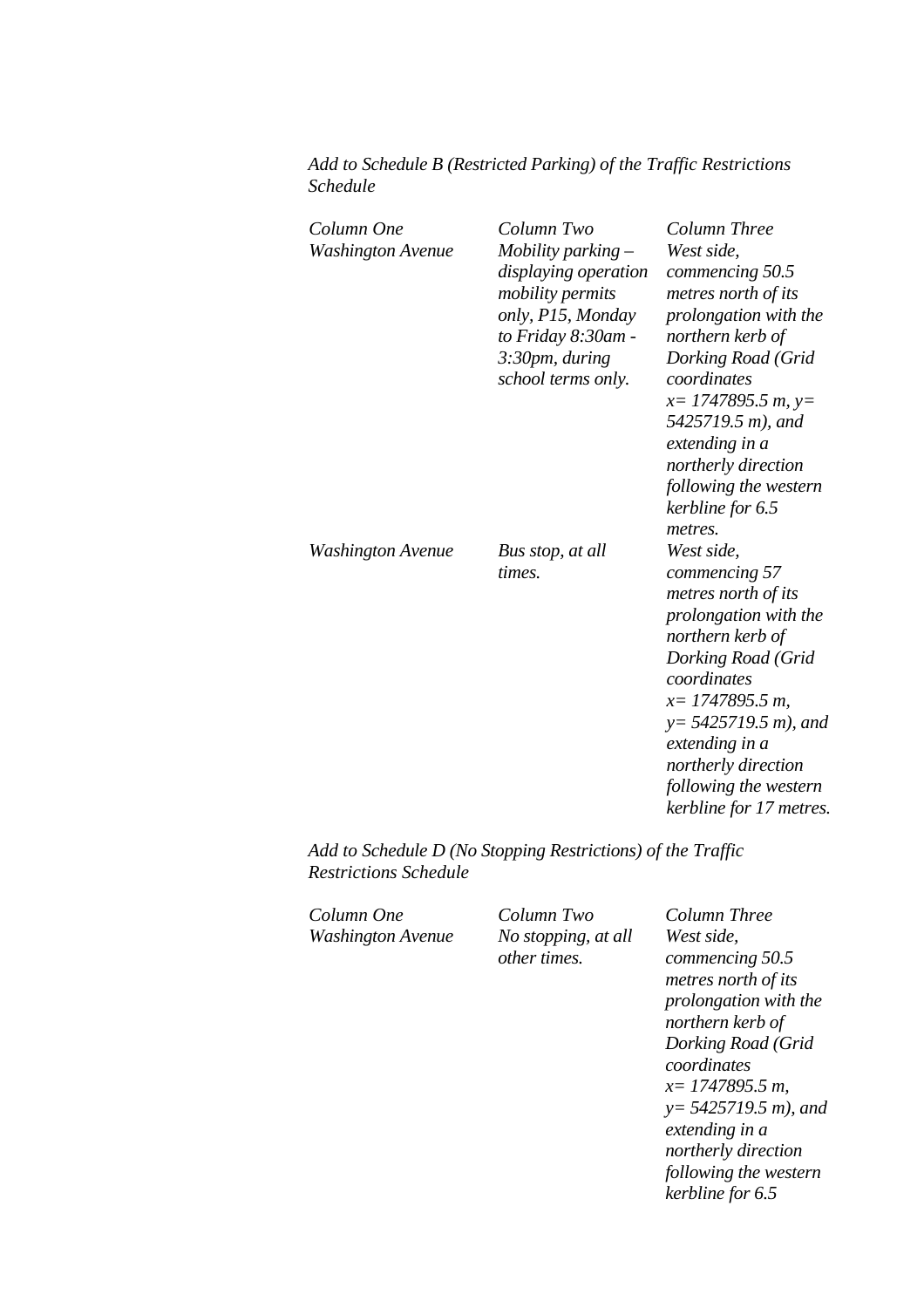|                   |                     | metres.                  |
|-------------------|---------------------|--------------------------|
| Washington Avenue | No stopping, at all | West side,               |
|                   | times.              | commencing 124.5         |
|                   |                     | metres north of its      |
|                   |                     | prolongation with the    |
|                   |                     | northern kerb of         |
|                   |                     | Dorking Road (Grid       |
|                   |                     | coordinates              |
|                   |                     | $x=$ 1747895.5 m,        |
|                   |                     | $y=$ 5425719.5 m), and   |
|                   |                     | extending in a           |
|                   |                     | northerly direction      |
|                   |                     | following the western    |
|                   |                     | kerbline to its          |
|                   |                     | <i>intersection with</i> |
|                   |                     | Cleveland Street.        |
|                   |                     |                          |

*Add to Schedule H (Pedestrian Crossings) of the Traffic Restrictions Schedule* 

| Column One<br>Washington Avenue | Column Two<br>Pedestrian crossing. | Column Three<br>West side.<br>commencing 3.5<br>metres north of its<br>prolongation with the<br>northern kerb of<br>Dorking Road (Grid<br>coordinates $x=$<br>$1747895.5 m$ , y=<br>5425719.5 m), and<br>occupying 7 metres of |
|---------------------------------|------------------------------------|--------------------------------------------------------------------------------------------------------------------------------------------------------------------------------------------------------------------------------|
|                                 |                                    | kerbline (including<br>kerb extension).                                                                                                                                                                                        |

*(k) Bus stop relocation – Newlands Road – Newlands (TR41-13)* 

*Delete from Schedule B (Restricted Parking) of the Traffic Restrictions Schedule* 

*Column One Column Two Column Three Newlands Road Bus stop, at all* 

*times.*

*East side, commencing 26.5 metres east of its intersection with Black Rock Road and extending in a southerly direction following the eastern kerbline for 12 metres.*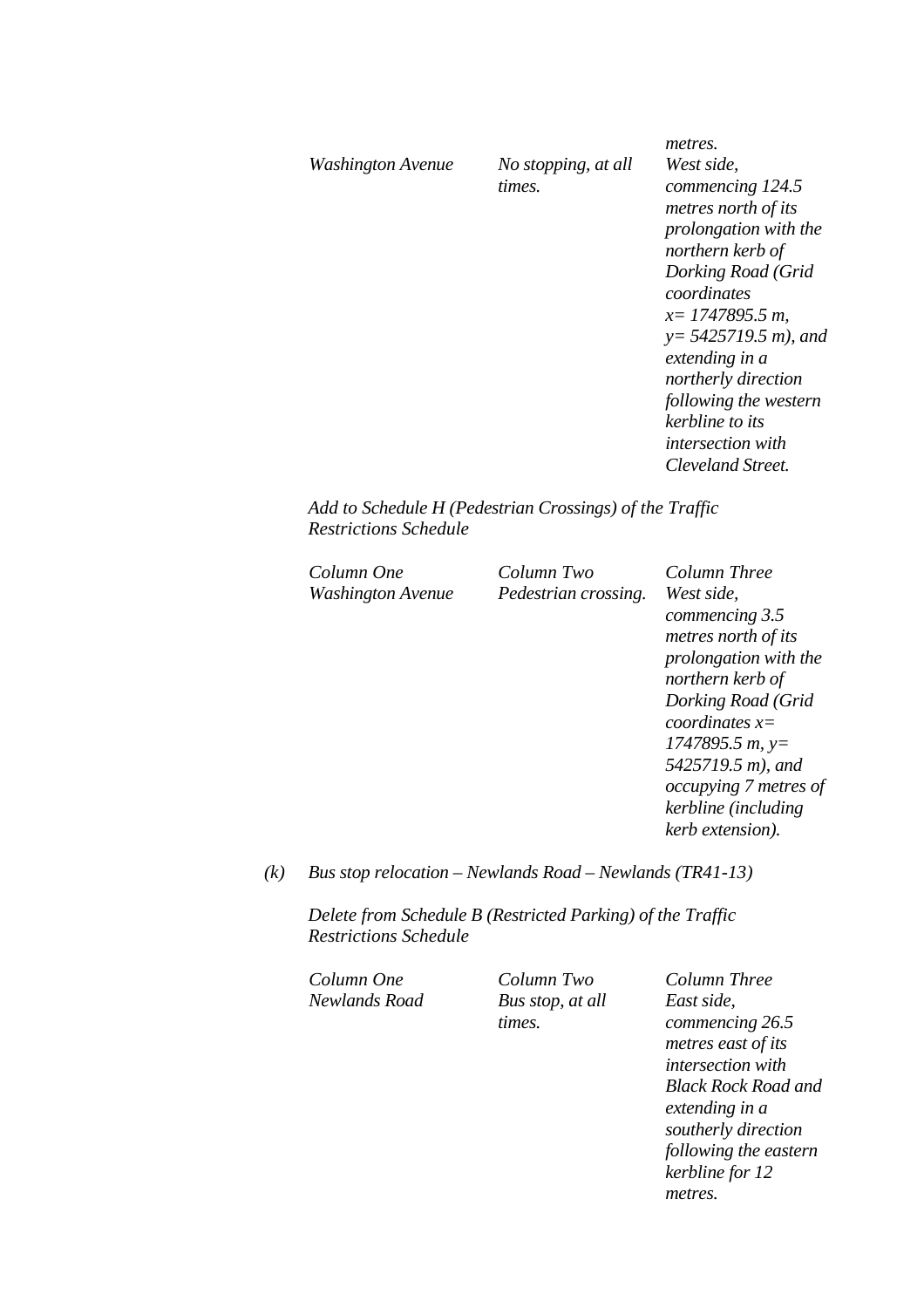*Delete from Schedule D (No Stopping Restrictions) of the Traffic Restrictions Schedule* 

*Column One Column Two Column Three Newlands Road No stopping, at all times.*

*East side, commencing 147 metres east of its intersection with Black Rock Road and extending in a southerly direction following the eastern kerbline to its intersection with Wakely Road.* 

*Add to Schedule B (Restricted Parking) of the Traffic Restrictions Schedule* 

*Column One Column Two Column Three Newlands Road Bus stop, at all* 

*times.*

*East side, commencing 65 metres south of its intersection with Black Rock Road (Grid coordinates x= 1752426.0 m, y= 5434286.6 m), and extending in a southerly direction following the eastern kerbline for 26.5 metres.* 

*Add to Schedule D (No Stopping Restrictions) of the Traffic Restrictions Schedule* 

| Column One    | Column Two          | Column Three            |
|---------------|---------------------|-------------------------|
| Newlands Road | No stopping, at all | East side, commencing   |
|               | times.              | from its intersection   |
|               |                     | with Black Rock Road    |
|               |                     | (Grid coordinates $x=$  |
|               |                     | $1752426.0 m$ , y=      |
|               |                     | 5434286.6 m), and       |
|               |                     | extending in a          |
|               |                     | southerly direction     |
|               |                     | following the eastern   |
|               |                     | kerbline for 38 metres. |
| Newlands Road | No stopping, at all | East side, commencing   |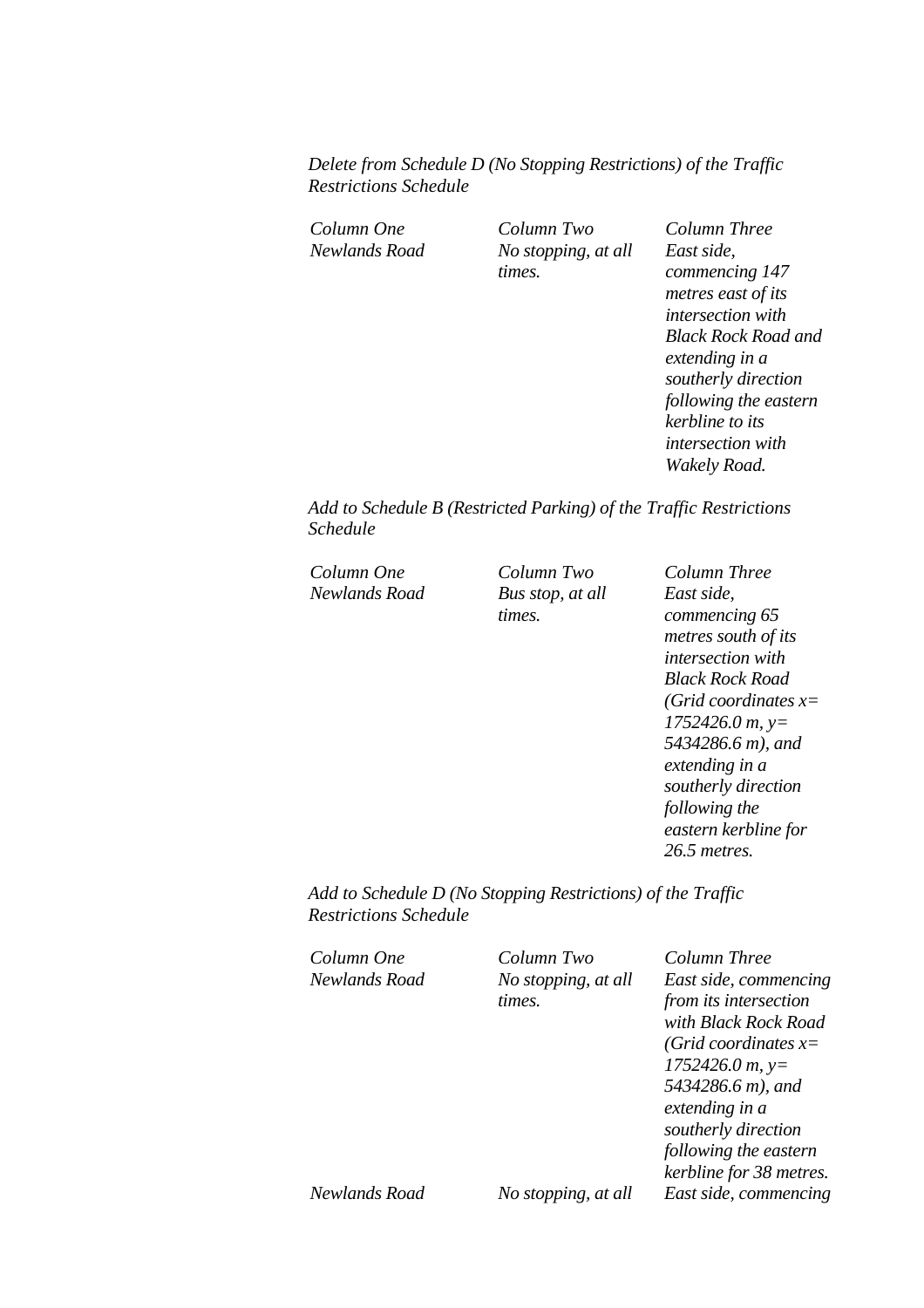|                            | times.              | 42 metres south of its<br><i>intersection with Black</i><br>Rock Road (Grid |
|----------------------------|---------------------|-----------------------------------------------------------------------------|
|                            |                     | coordinates $x=$                                                            |
|                            |                     | $1752426.0 m$ , y=                                                          |
|                            |                     | 5434286.6 m), and                                                           |
|                            |                     | extending in a                                                              |
|                            |                     | southerly direction                                                         |
|                            |                     | following the eastern                                                       |
|                            |                     | kerbline for 23 metres.                                                     |
| Newlands Road              | No stopping, at all | East side, commencing                                                       |
|                            | times.              | 91.5 metres south of                                                        |
|                            |                     | <i>its intersection with</i>                                                |
|                            |                     | <b>Black Rock Road</b>                                                      |
|                            |                     | (Grid coordinates $x=$                                                      |
|                            |                     | $1752426.0 m$ , y=                                                          |
|                            |                     | 5434286.6 m), and<br>extending in a                                         |
|                            |                     | southerly direction                                                         |
|                            |                     | following the eastern                                                       |
|                            |                     | kerbline for 77 metres                                                      |
|                            |                     | to its intersection with                                                    |
|                            |                     | Wakely Road.                                                                |
| $\alpha$ $\alpha$<br>TT/ D | $\sim$              | $c_{\perp}$ $\pi$                                                           |

*Add to Schedule H (Pedestrian Crossings) of the Traffic Restrictions Schedule* 

*Column One Column Two Column Three Newlands Road Pedestrian crossing. East side,* 

*commencing 38 metres south of its intersection with Black Rock Road (Grid coordinates x= 1752426.0 m, y= 5434286.6 m), and occupying the kerbline in a southerly direction for 4 metres.* 

*(l) Class restricted parking (Cityhop Car Share Authorised Vehicles Only) and reconfirmation of existing restrictions – Wilson Street – Newtown (TR42-13)* 

*Delete from Schedule A (Time Limited Parking) of the Traffic Restrictions Schedule* 

*Column One Column Two Column Three Wilson Street P60, Monday to Saturday, 8:00am-*

*East side, commencing from its*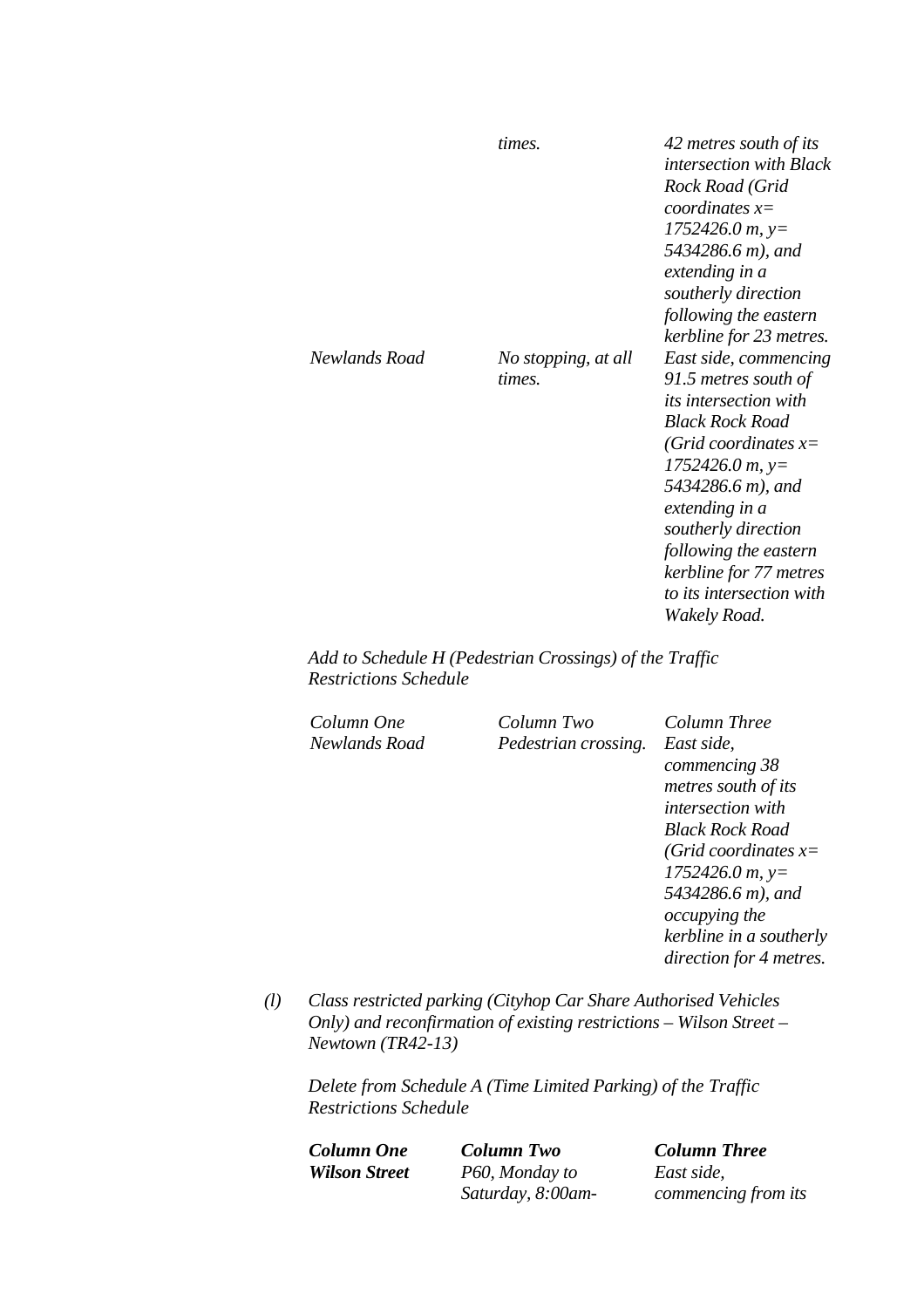*6:00pm. intersection with Wilson Street and extending in a northerly then westerly direction for 42 metres.* 

*Add to Schedule A (Time Limited Parking) of the Traffic Restrictions Schedule* 

*Column One Column Two Column Three Wilson Street P60, Monday to Saturday, 8:00am-6:00pm.*

*East side (Wilson Street Car Park), commencing 11 metres north of its intersection with Wilson Street (Grid coordinates x=1748999.8 m, y= 5424982.0 m), and extending in a northerly direction for 28 metres (9 angle parking spaces and turning area).* 

*Add to Schedule B (Restricted Parking) of the Traffic Restrictions Schedule* 

| Column One           | Column Two                 | <b>Column Three</b>      |
|----------------------|----------------------------|--------------------------|
| <b>Wilson Street</b> | <b>Mobility Parking -</b>  | East side (Wilson        |
|                      | Displaying an              | Street Car Park),        |
|                      | Operation                  | commencing 2.5           |
|                      | <b>Mobility Permit</b>     | metres north of its      |
|                      | <i>Only</i> , <i>P60</i> , | <i>intersection</i> with |
|                      | Monday to                  | Wilson Street (Grid      |
|                      | Saturday 8:00am            | coordinates              |
|                      | $-6:00$ pm.                | $x=1748999.8 m, y=$      |
|                      |                            | 5424982.0 m), and        |
|                      |                            | extending in a           |
|                      |                            | northerly direction      |
|                      |                            | for 6 metres (1 large    |
|                      |                            | angled park and          |
|                      |                            | hatched area).           |
| <b>Wilson Street</b> | <i>Mobility Parking -</i>  | East side (Wilson        |
|                      | Displaying an              | Street Car Park),        |
|                      | <i><b>Operation</b></i>    | commencing 2.5           |
|                      | <b>Mobility Permit</b>     | metres north of its      |
|                      | Only, at all other         | <i>intersection</i> with |
|                      | times.                     | Wilson Street (Grid      |
|                      |                            |                          |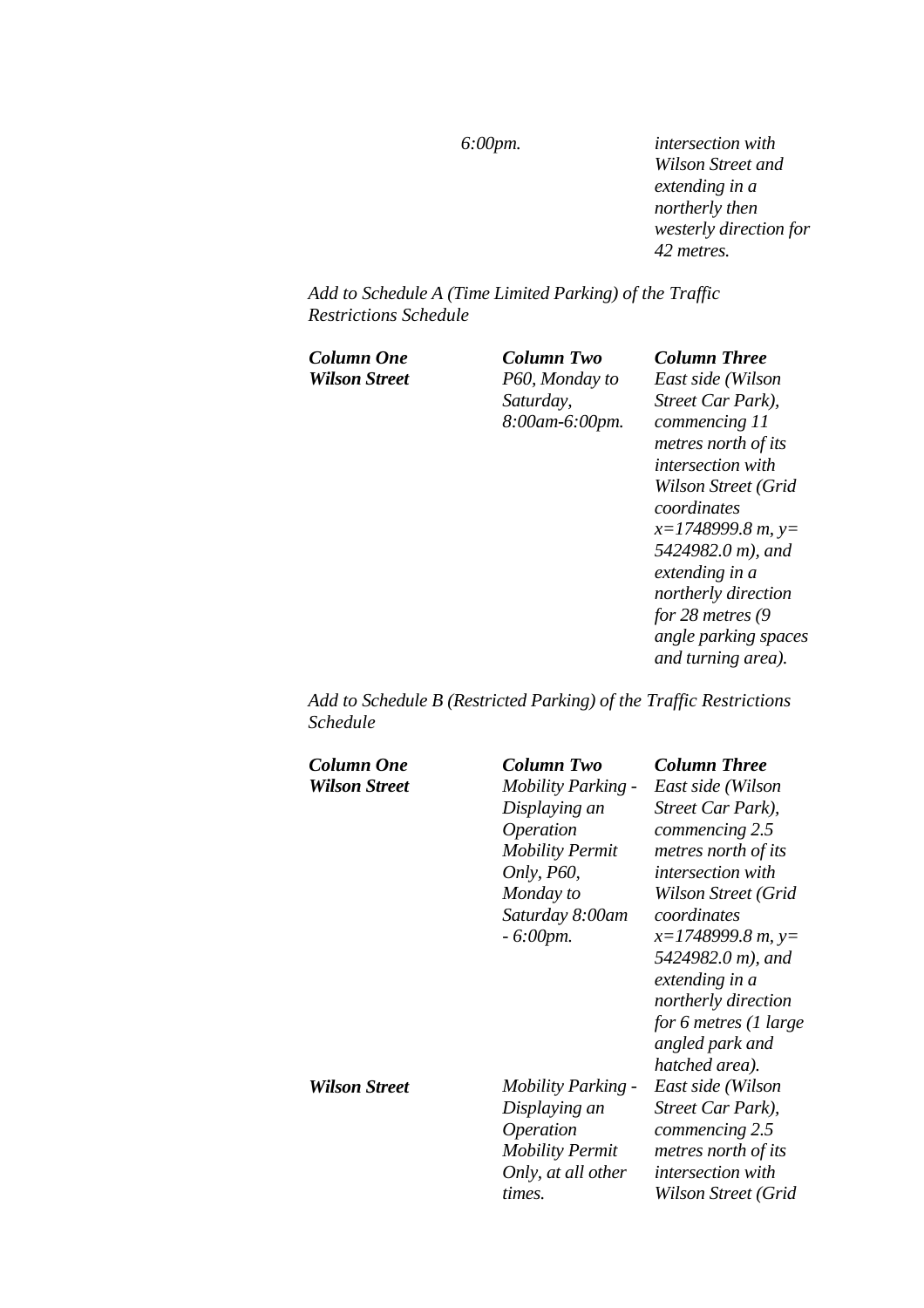*coordinates x=1748999.8 m, y= 5424982.0 m), and extending in a northerly direction for 6 metres (1 large angle parking space and hatched area). East side (Wilson Street Car Park), commencing 8.5 metres north of its intersection with Wilson Street (Grid coordinates x=1748999.8 m, y= 5424982.0 m), and extending in a northerly direction for 2.5 metres (1 angle parking space).* 

### 2. **ITEM 256/13P APPROVAL OF ENGAGEMENT POLICY AND ACTION PLAN** (1215/52/IM) (REPORT 2)

*Wilson Street Cityhop Car* 

*Share Authorised Vehicles only, at* 

*all times.*

*THAT Council:* 

- *1. Adopt the Engagement Policy and Public Commitment (attached as appendix 1 of the report of the Committee.*
- 3. **ITEM 258/13P REVIEWING THE MANAGEMENT PLANS FOR THE WELLINGTON BOTANIC GARDEN, OTARI WILTON'S BUSH, BOLTON STREET MEMORIAL PARK AND TRUBY KING PARK**

(1215/52/IM) (REPORT 5)

### *THAT Council:*

- *1. Approve the review of the following management plans for the Botanic Garden Cluster and incorporate these plans into one document, in accordance with section 41 of the Reserves Act 1977:* 
	- *Truby King Park Conservation and Management Plan 1993*
	- *The Combined Management Plan for the Wellington Botanic Garden, Anderson Park and Bolton St Memorial Park 2002, and*
	- *The Otari Native Botanic Garden and Wilton's Bush Reserve Management Plan 2007.*